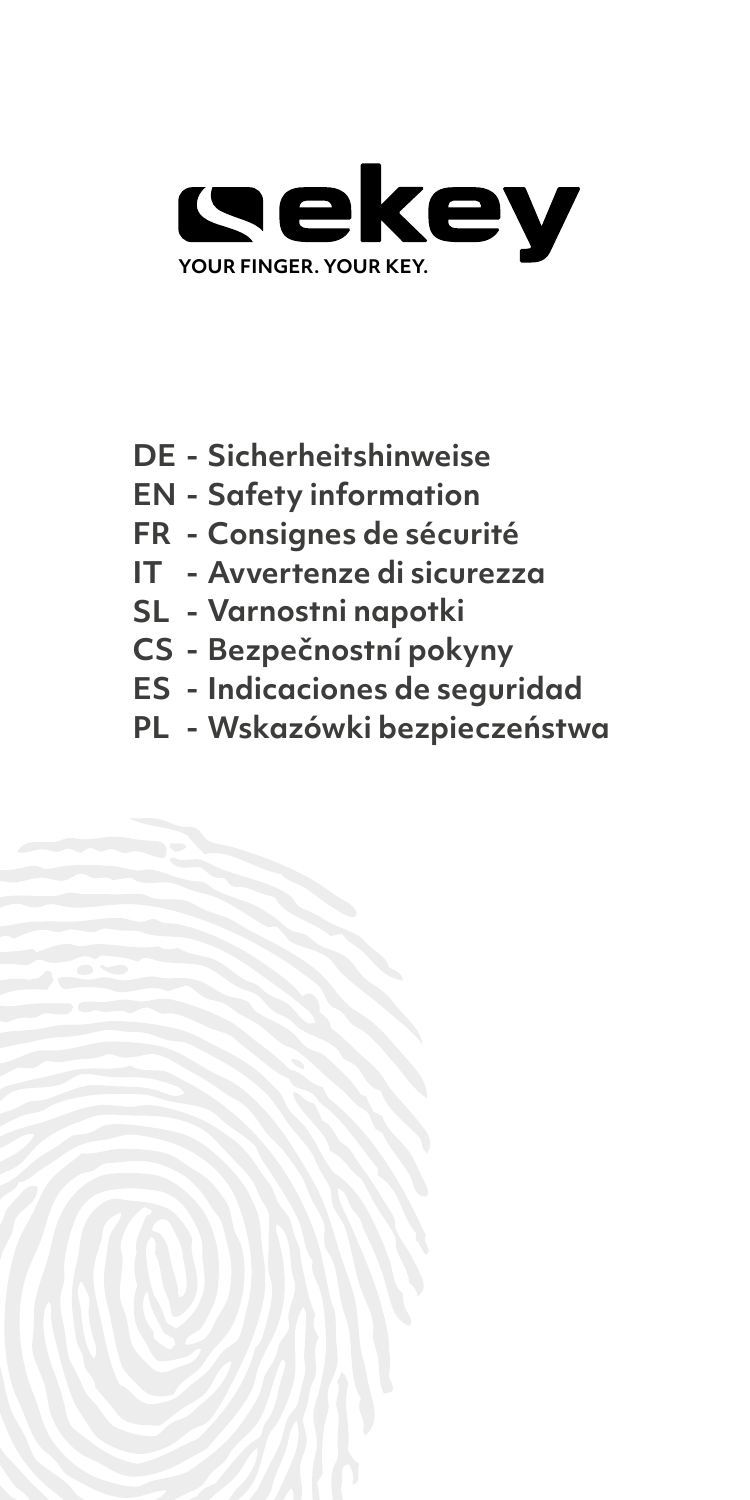#### **Konformitätserklärung**

Hiermit erklärt ekey biometric systems GmbH, dass das Produkt den einschlägigen Richtlinien der Europäischen Union entspricht.

### **Gewährleistung und Herstellergarantie**

Generell gelten unsere allgemeinen Geschäfts- und Lieferbedingungen in der Fassung des Kaufdatums. Siehe [https://www.ekey.net/ekey-agb/](https://www.ekey.net/ekey-agb).

#### **Urheberschutz**

Copyright © 2020 ekey biometric systems GmbH. Die Marken ekey® und bionyx® sind EU-weit eingetragen und geschützt.

Inhalte, Artwork und alle enthaltenen Ideen dieser Sicherheitshinweise unterliegen den geltenden<br>Urheberrechtsgesetzen. Eine Übermittlung. Urheberrechtsgesetzen. Eine Überlassung oder Weitergabe dieses Inhalts oder Teilen daraus an Dritte bedarf der vorherigen schriftlichen Zustimmung von ekey biometric systems GmbH. Original-Dokumentation.

#### **Bestimmungsgemäßer Gebrauch und Einsatzgebiet**

Dieses Produkt ist ein Zutrittssystem mit biometrischem Identifikationsmerkmal (Fingerscan). Das System besteht aus einer oder mehreren Erfassungseinheiten. Es ist in unterschiedlichen und Komponentenkombinationen erhältlich.

Das biometrische Zutrittssystem erfasst die Merkmale der Fingerlinien, vergleicht sie mit den aus dem Referenz-Fingerbild gespeicherten biometrischen Informationen und öffnet bei Übereinstimmung die Tür.

Das System dient primär der Öffnung von Haustüren und Wohnungstüren im Heim- und Gewerbebereich. Für den bestimmungsgemäßen Gebrauch muss das ekey-System entsprechend der Montageanleitung und des Verkabelungsplanes installiert sein. Die Installation muss vollständig und fachgerecht ausgeführt sein.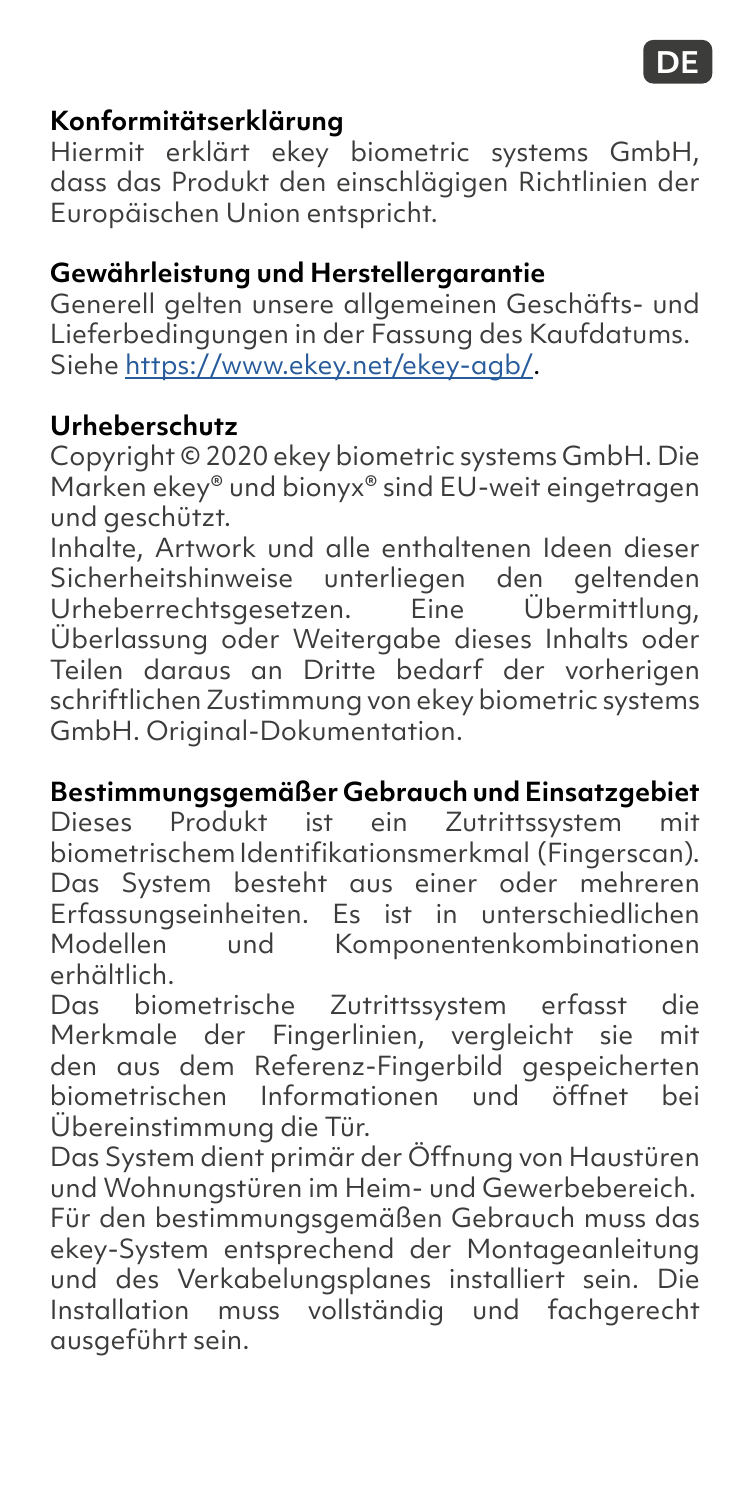### **DE**

Das ekey-System ist für die Nutzung entsprechend<br>dieser Sicherheitshinweise aeeianet. Jede Sicherheitshinweise darüber hinausgehende Verwendung gilt als nicht bestimmungsgemäß.

### **Produkthaftung und Haftungsbeschränkung**

In den folgenden Fällen können der sichere Betrieb und die Funktion der Geräte beeinträchtigt sein. Die Haftung aufgrund von Fehlfunktionen, Schäden oder Folgeschäden, entstandene Kosten oder Ausgaben, die mittelbar oder unmittelbar mit der Benutzung der Sicherheitshinweise und Anleitungen oder der in ihnen beschriebenen Produkte in Zusammenhang stehen, geht in diesem Fall auf den Betreiber/Nutzer über:

- Die Systemgeräte werden nicht entsprechend der Anleitungen installiert, benutzt, gewartet und gereinigt;
- Die Systemgeräte werden außerhalb des bestimmungsgemäßen Gebrauches eingesetzt;
- An den Systemgeräten werden vom Betreiber unautorisierte Modifikationen vorgenommen.

## **GEFAHR**

**Lebensgefahr durch Strom:** Alle ekey-Geräte sind mit Schutzkleinspannung zu betreiben. Versorgen Sie sie ausschließlich mit Netzteilen der Schutzklasse 2 mit Sicherheitszulassung nach EN 62368-1.

Bei Missachtung besteht Lebensgefahr durch elektrischen Schlag.

Elektrische Anschlussarbeiten im Niederspannungsbereich dürfen nur durch durchgeführt werden.

### **A** ACHTUNG

**Sachschäden bei falscher Montage und Verkabelung:** Die Geräte des Systems werden mit elektrischem Strom betrieben.

Bei falscher Montage und Verkabelung können die Geräte des Systems zerstört werden!

Montieren und verkabeln Sie die Geräte des Systems richtig, bevor Sie sie mit Strom versorgen!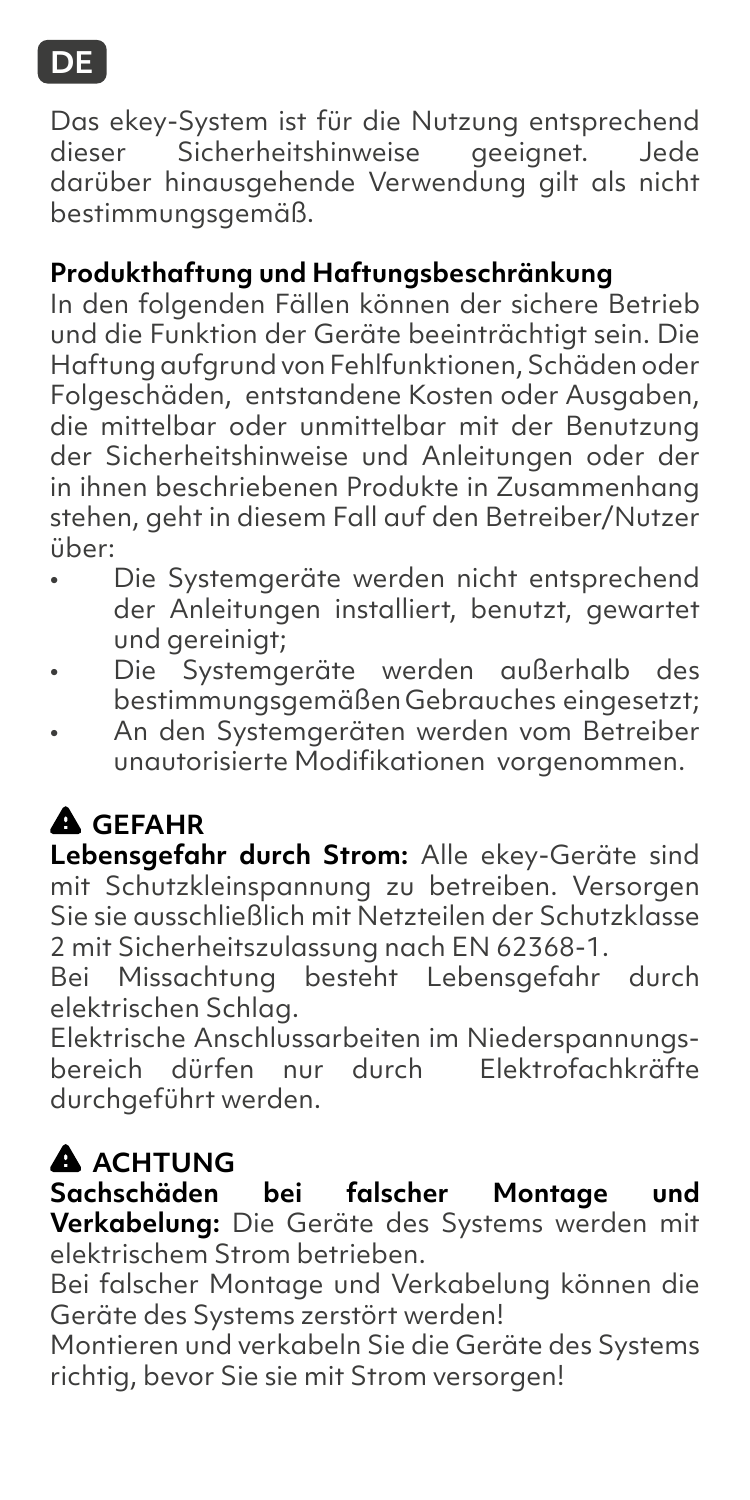

Gem. Richtlinie 2012/19/EU des Europäischen Parlaments und des Rates vom 4. Juli 2012 über Elektro- und Elektronik-Geräte sind nach dem 13.08.2005 gelieferten Elektro- und Elektronik-Altgeräte der Wiederverwertung zuzuführen. Sie dürfen nicht im Hausmüll entsorgt werden. Da die Entsorgungsvorschriften innerhalb der EU von Land zu Land unterschiedlich sein können, sprechen Sie Ihren Fachhändler im Bedarfsfall an.

*Diese Sicherheitshinweise unterliegen keinem Änderungsdienst. Optische und technische Änderungen, Irrtümer, Satz- und Druckfehler bleiben vorbehalten.*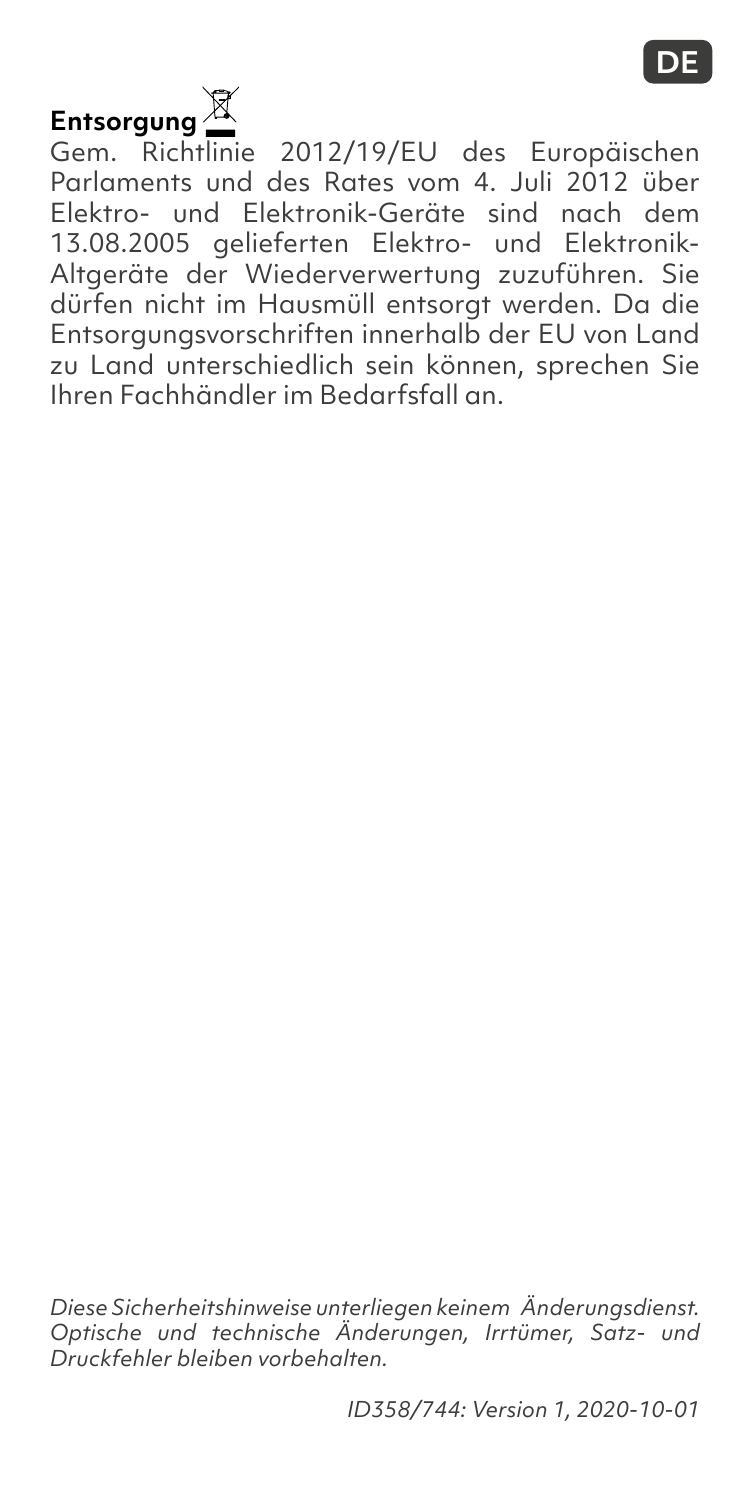

#### **Declaration of conformity**

ekey biometric systems GmbH hereby declares that the product conforms to the relevant European Union regulations.

#### **Warranty and manufacturer's guarantee**

The version of our general terms and conditions in force on the date of purchase shall apply. See [https://ww.ekey.net/en/ekey-gtc](https://www.ekey.net/en/ekey-gtc)/.

#### **Copyright**

Copyright © 2020 ekey biometric systems GmbH. ekey® and bionyx® are registered and protected trademarks throughout the EU.

All content, artwork, and any ideas contained in this Safety information are subject to applicable copyright laws. Any transmission, relinquishment, or transfer of this content or parts thereof to any third party requires the prior written consent of ekey biometric systems GmbH. Translation of the original documentation.

#### **Proper use and areas of application**

This product is an access control system with a biometric identification feature (finger scan). The system is comprised of one or multiple registration units. It is available in various models and component combinations.

The biometric access control system detects the characteristics of the fingerprint contours, compares them to the biometric information saved from the reference fingerprint image and activates a switching impulse.

The system is primarily designed for opening doors in homes and businesses.

To ensure proper use, the ekey system must be installed in accordance with the Mounting instructions and the Wiring diagram. The installation must be performed in full and by a professional.

The ekey system is suitable for use as outlined in this Safety information. Any other kind of use is deemed improper use.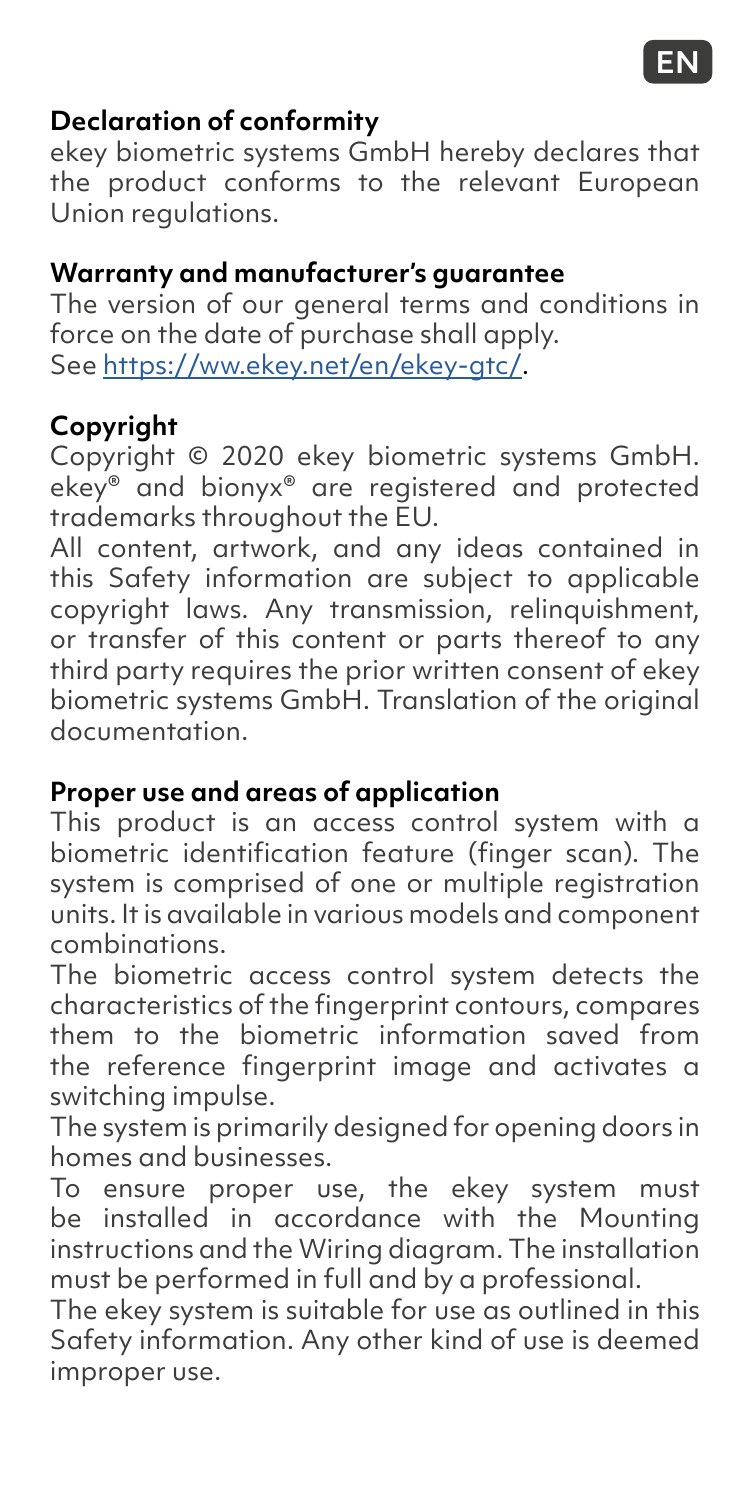

#### **Product liability and limitation of liability**

Safe operation and function of the devices can be impaired in the situations outlined below. In the event of malfunctions, damage, consequential damage, costs, or expenses associated directly or indirectly with the use of the Safety information and instructions or the products that they describe, liability shall transfer to the operator/user in the following cases:

- The system devices are not installed, used, maintained, or cleaned in accordance with the *instructions*
- The system devices are not used within the scope of proper use
- Unauthorized modifications are carried out on the system devices by the operator.

## **DANGER**

**Risk of electrocution:** All ekey devices are to be operated with Safety Extra Low Voltage (SELV). Only use power supplies rated protection class 2 with safety approval according to EN 62368-1.

Failure to do so will create a risk of fatal electrocution. Only certified electricians are authorized to carry out electrical installation work on mains systems.

## **ATTENTION**

#### **Property damage in the event of incorrect mounting**

**and wiring:** The system devices are operated using electricity.

They could be destroyed if they are mounted and wired incorrectly.

Mount and wire the system devices correctly before connecting the power.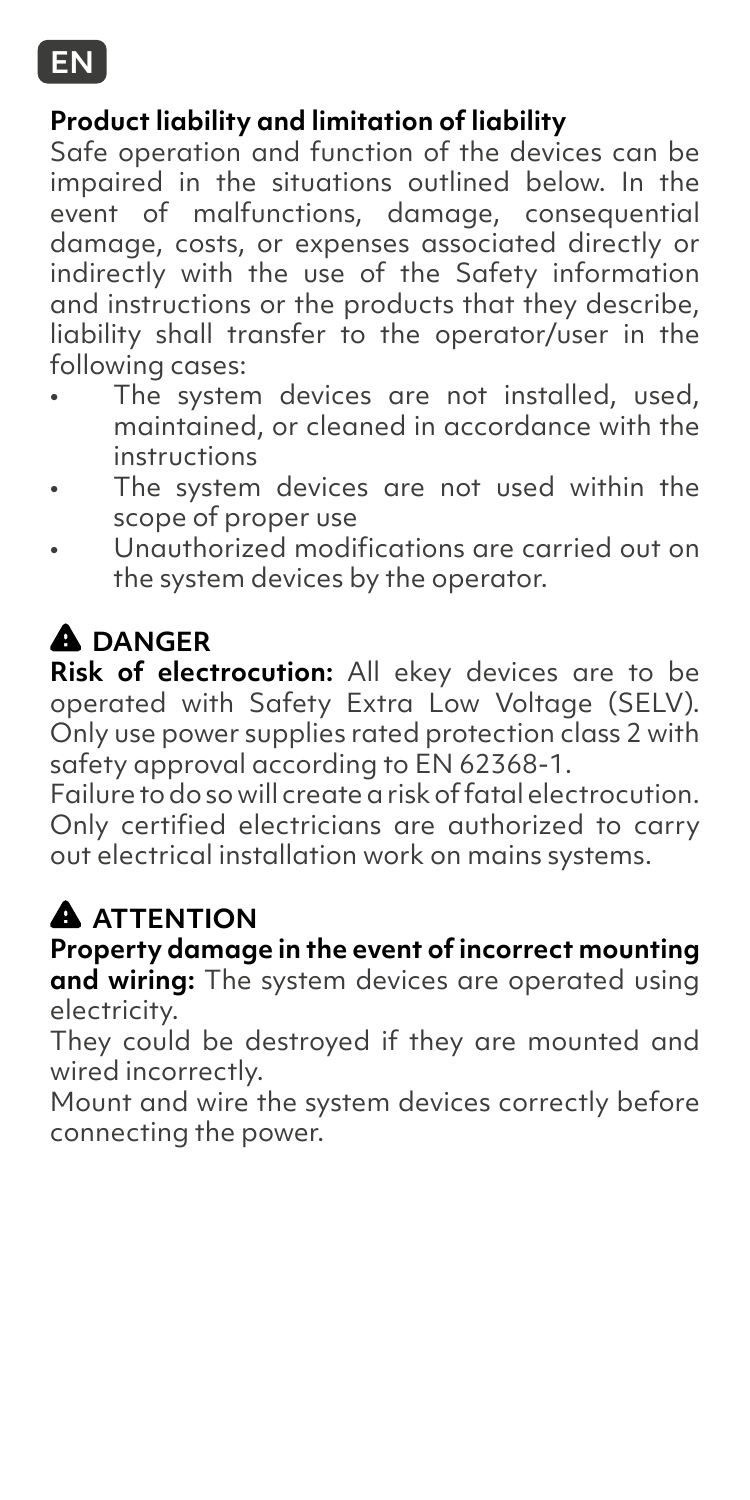# **Disposal**

Pursuant to Directive 2012/19/EC of the European Parliament and Council of July 4, 2012 on electrical and electronic equipment, waste electrical and electronic equipment supplied after August 13, 2005 is to be recycled. It must not be disposed of with household waste. As disposal regulations within the EU can differ from country to country, please contact your dealer for further information as necessary.

*This Safety information is not subject to updating. We reserve the right to make technical modifications and change the product's appearance; any liability for errors and misprints is excluded.*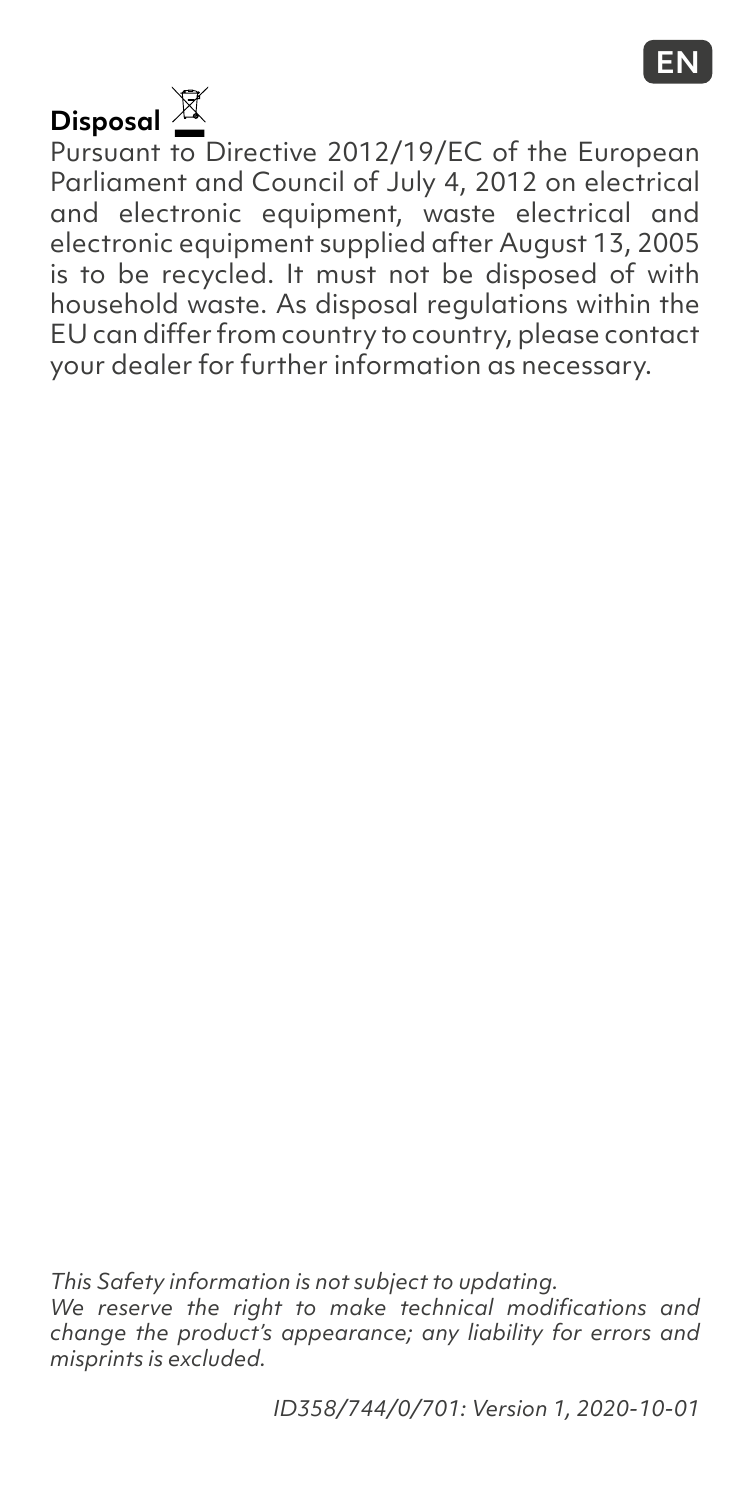#### **Déclaration de conformité**

Par la présente, la société ekey biometric systems GmbH déclare que le produit

respecte la réglementation de l'Union Européenne en vigueur.

#### **Garantie des vices cachés et garantie du fabricant**

En principe, nos conditions générales de vente et de livraison en vigueur à la date d'achat s'appliquent. Voir [https://www.ekey.net/fr/c](https://www.ekey.net/fr/cgv-ekey)gv-ekey/.

#### **Propriété intellectuelle**

Copyright © 2020 ekey biometric systems GmbH. Les marques ekey® et bionyx® sont enregistrées et protégées au niveau européen.

Les informations, illustrations et idées contenues dans ces Consignes de sécurité sont soumises aux lois sur le droit d'auteur en vigueur. Toute distribution, mise à disposition ou transmission de tout ou partie de ce contenu à un tiers nécessite l'accord écrit préalable de la société ekey biometric systems GmbH. Documentation traduite.

#### **Utilisation conforme et champ d'application**

Ce produit est un système de contrôle d'accès avec critère d'identification biométrique (scan digital). Le système comprend une ou plusieurs unités de saisie. Il se décline en plusieurs modèles avec diverses combinaisons de composants.

Le système de contrôle d'accès biométrique saisit les caractéristiques des lignes digitales, les compare aux informations biométriques enregistrées de la trace digitale de référence et déclenche une impulsion de commutation.

Le système sert avant tout à l'ouverture de portes dans les zones résidentielles et commerciales.

Pour l'utilisation conforme, le système ekey doit être installé conformément à la Notice de montage et au Schéma de câblage. L'installation doit être complète et réalisée dans les règles de l'art.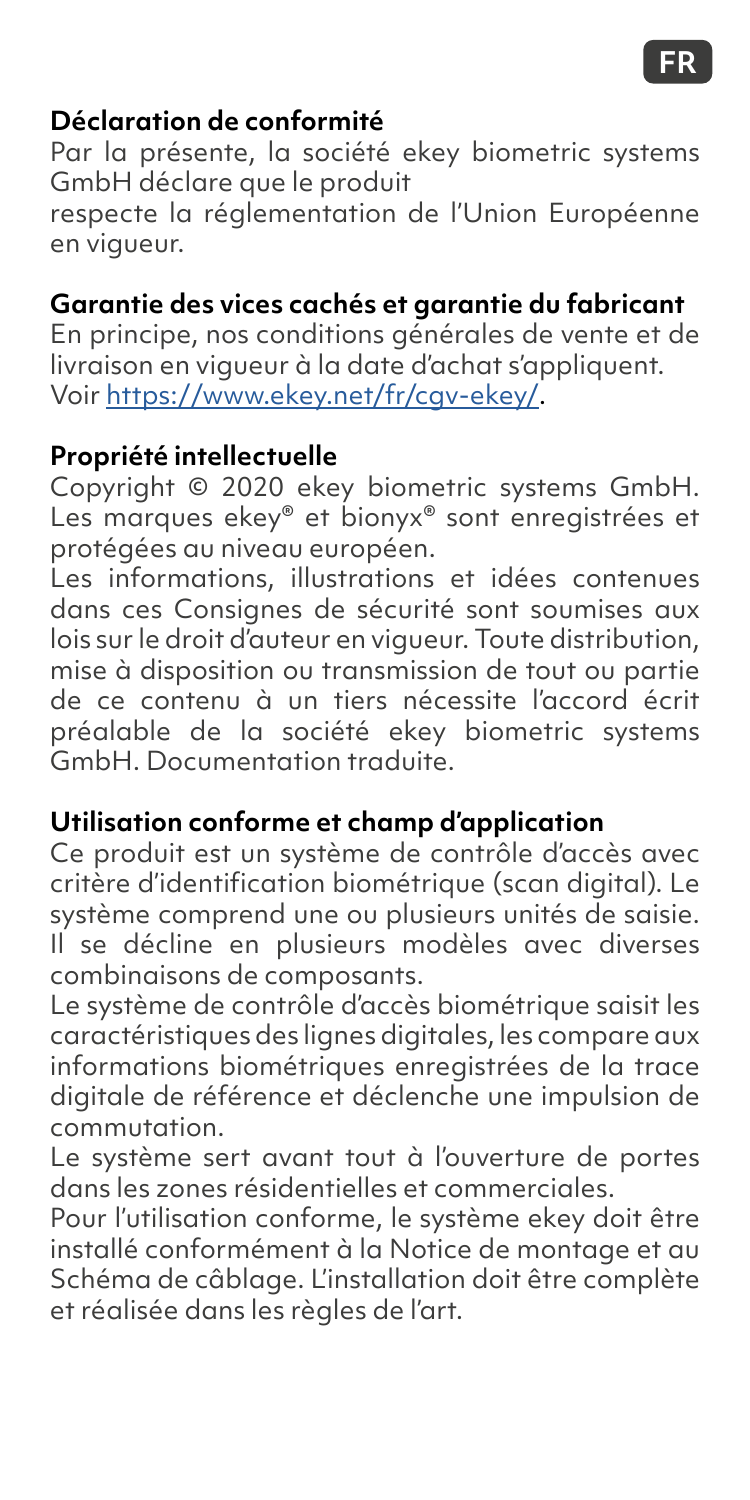### **FR**

Le système ekey a été conçu pour être utilisé conformément à ces consignes de sécurité. Toute autre utilisation est considérée comme non conforme.

#### **Responsabilité du fait du produit et limitation de la responsabilité**

Dans les cas suivants, la sécurité de l'exploitation et le fonctionnement des appareils peuvent être affectés. La responsabilité liée aux dysfonctionnements, dommages et dommages consécutifs, dépenses ou frais encourus et directement ou indirectement liés à l'utilisation des Consignes de sécurité et des instructions ou en relation avec les produits qui y sont décrits, incombe à l'exploitant/utilisateur si :

- les appareils du système ne sont pas installés, utilisés, entretenus et nettoyés conformément aux instructions ;
- les appareils du système sont utilisés de manière non conforme ;
- des modifications non autorisées ont été réalisées sur les appareils du système par l'exploitant.

# **DANGER**

**Danger de mort lié au courant électrique :** Tous les appareils ekey doivent être exploités à très basse tension de sécurité. L'alimentation doit être assurée exclusivement par des blocs secteur de classe de protection 2 avec autorisation de sécurité conformément aux prescriptions de DIN EN 62368-1. Le non-respect de cette consigne représente un danger de mort par choc électrique.

Seuls les électriciens qualifiés sont habilités à effectuer les travaux de connexion électrique à basse tension.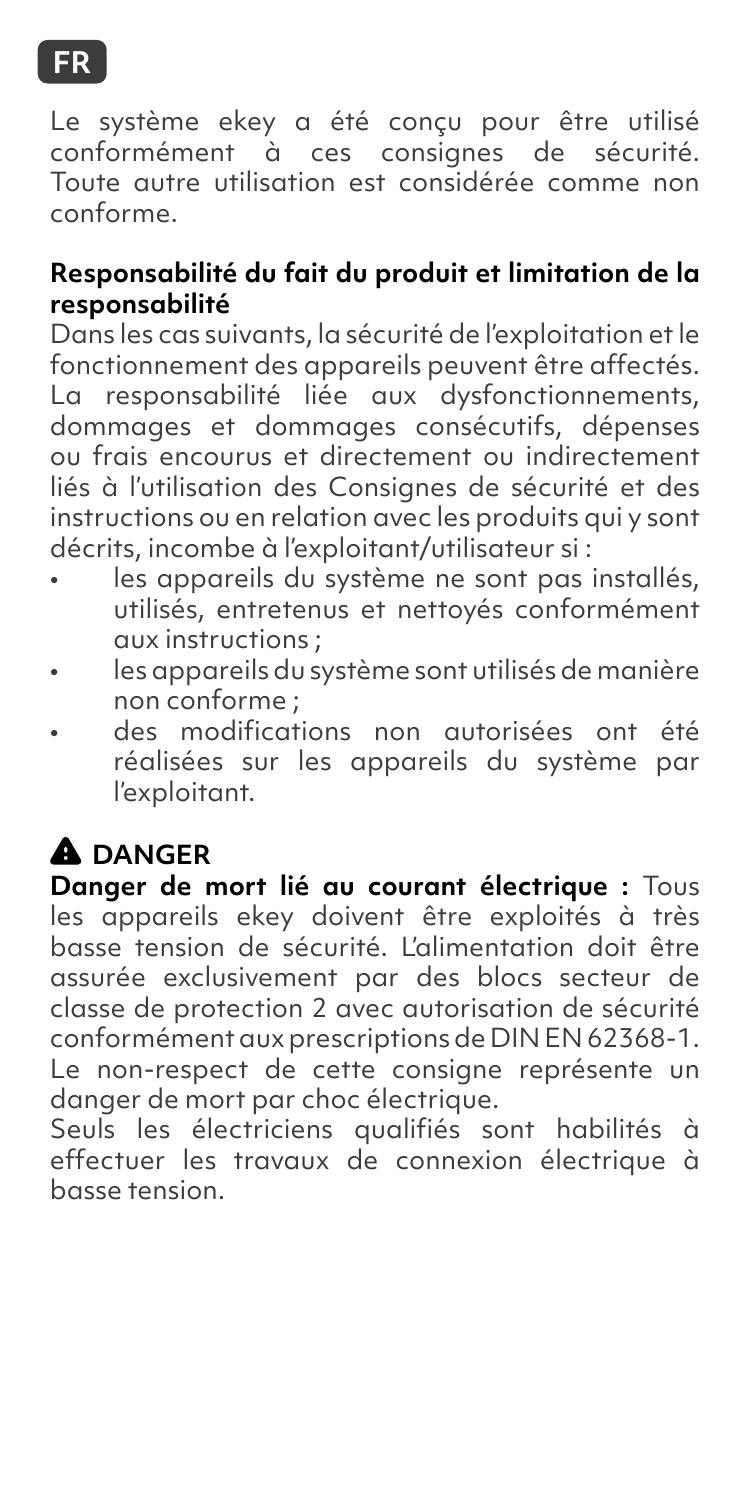### **ATTENTION**

**Dommages matériels en cas de montage et de câblage incorrects :** Les appareils du système sont alimentés électriquement.

En cas de montage et de câblage incorrects, les appareils du système risquent d'être endommagés ! Veillez à monter et câbler les appareils du système correctement avant de les mettre sous tension !

# **Élimination**

Conformément à la directive 2012/19/EU du Parlement européen et du Conseil du 4. juillet 2012 relative aux déchets d'équipements électriques et électroniques (DEEE), les équipements électriques et électroniques usagés livrés après le 13/08/2005 doivent être recyclés. Ils ne doivent pas être éliminés avec les ordures ménagères. Les prescriptions nationales relatives à l'élimination pouvant différer d'un pays à l'autre au sein de l'UE, veillez, au besoin, à vous renseigner auprès de votre revendeur.

*Ces Consignes de sécurité ne sont pas soumises à une obligation de mise à jour.* 

*Sous réserve de modifications techniques ou visuelles, d'erreurs et d'erreurs d'impression ou de composition.*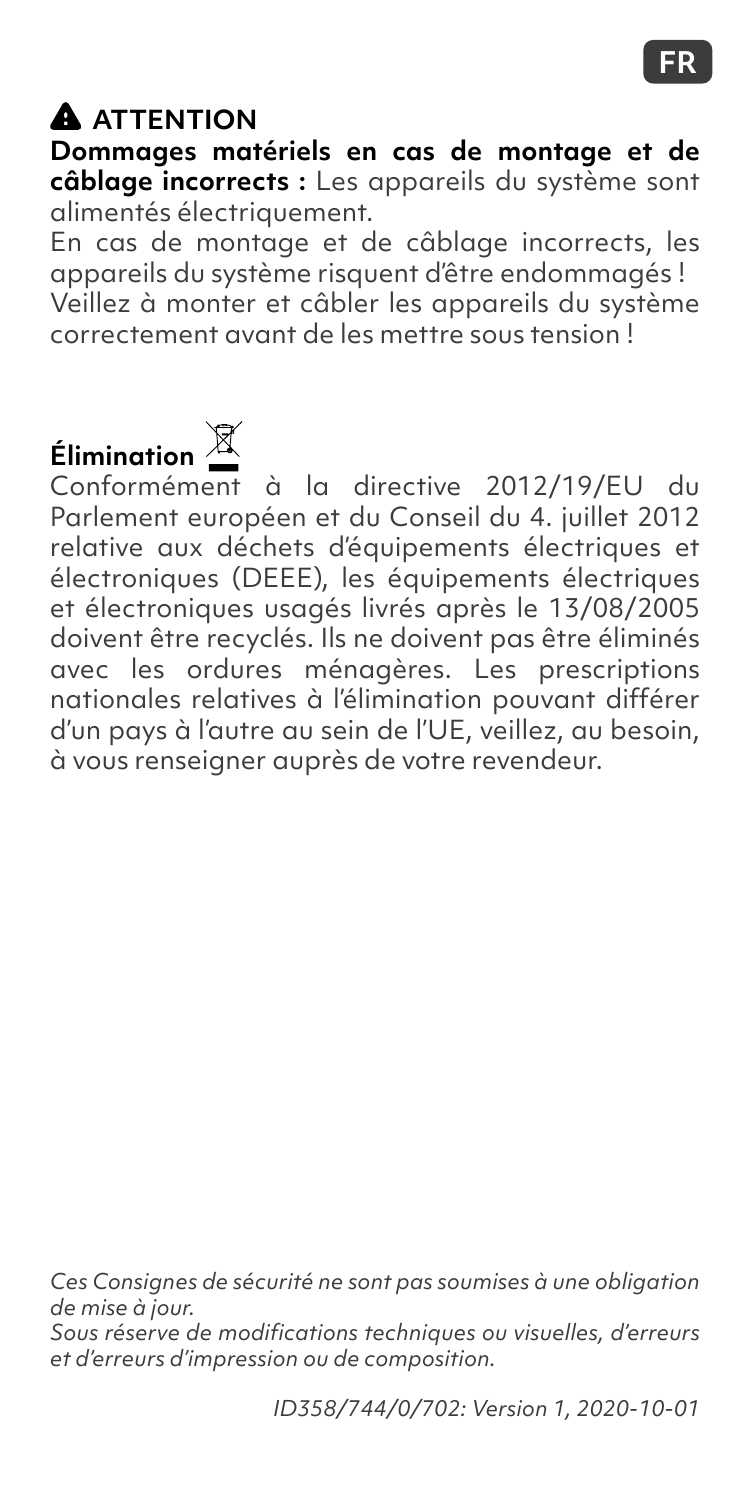#### **IT**

#### **Dichiarazione di conformità**

Con la presente ekey biometric systems GmbH dichiara che il prodotto risulta conforme alle disposizioni specifiche dell'Unione Europea.

#### **Responsabilità e garanzia del produttore**

In linea di principio valgono le nostre condizioni contrattuali e di fornitura generali nella versione della data dell'acquisto.

Si veda https:/[/www.ekey.net/it/condizioni-di](https://www.ekey.net/it/condizioni-di-vendita-ekey)[vendita-](https://www.ekey.net/it/condizioni-di-vendita-ekey)ekey/.

#### **Tutela dei diritti d'autore**

Copyright © 2020 ekey biometric systems GmbH. I marchi ekey® e bionyx® sono registrati e protetti in tutta l'UE.

Contenuti, materiale illustrativo e tutte le idee contenute nelle presenti Avvertenze di sicurezza vanno soggetti alle vigenti leggi sulla tutela del diritto d'autore. Un trasferimento, una cessione o inoltro di tale contenuto o di parti di esso a terzi non può avvenire senza autorizzazione per iscritto di ekey biometric systems GmbH. Traduzione della documentazione originale.

#### **Utilizzo conforme a destinazione d'uso e campo di applicazione**

Il presente prodotto è un sistema di controllo degli accessi con caratteristica di identificazione biometrica (impronta). Il sistema, costituito da una o più unità di rilevamento, è disponibile in diversi modelli e diverse combinazioni di componenti.

Il sistema di controllo degli accessi biometrico rileva le caratteristiche delle linee delle dita, le raffronta con le informazioni biometriche memorizzate dall'impronta di riferimento e attiva un impulso di commutazione.

Il sistema funge in primo luogo da dispositivo di apertura di porte in ambito domestico e commerciale.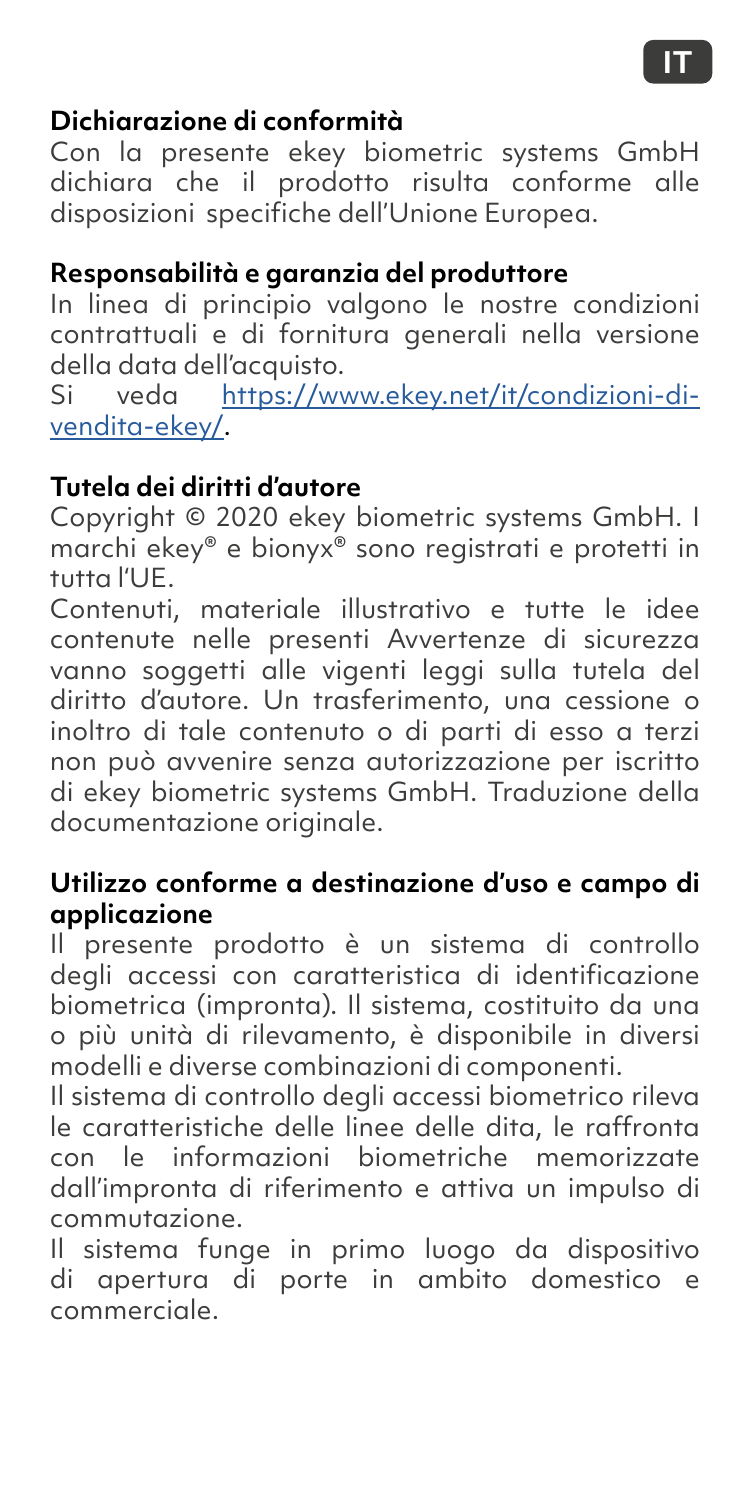Per assicurare l'utilizzo conforme a destinazione d'uso, il sistema ekey deve essere installato secondo le Istruzioni di montaggio e lo Schema di cablaggio. L'installazione deve essere eseguita in forma completa e a regola d'arte.

Il sistema ekey è idoneo all'uso in conformità alle presenti avvertenze di sicurezza. Ogni utilizzo che esula da quanto sopra non è considerato conforme a destinazione.

#### **Responsabilità di prodotto e limitazione della responsabilità**

Nei seguenti casi il funzionamento sicuro e la funzionalità degli apparecchi possono essere pregiudicati. La responsabilità per funzionamento difettoso, danni o danni conseguenti, spese o costi sostenuti, siano essi direttamente o indirettamente contestuali all'utilizzo delle Avvertenze di sicurezza e delle istruzioni o dei prodotti che vi sono descritti, ricade in questo caso sul gestore/sull'utente:

- Gli apparecchi del sistema non sono stati installati, utilizzati, sottoposti a manutenzione e puliti secondo le istruzioni;
- Gli apparecchi del sistema vengono impiegati al di fuori dell'uso conforme a destinazione;
- Gli apparecchi del sistema hanno subito modifiche non autorizzate da parte del gestore.

# **A** PERICOLO

**Pericolo di morte a causa di corrente elettrica:** tutti

gli apparecchi ekey vanno fatti funzionare con Bassa Tensione di Sicurezza (SELV). Essi vanno alimentati esclusivamente con alimentatori della classe di isolamento 2 con omologazione di sicurezza secondo EN 62368-1.

In caso di mancata osservanza sussiste pericolo di morte a causa di scariche elettriche.

Il collegamento elettrico in bassa tensione può essere realizzato solo da elettricisti specializzati.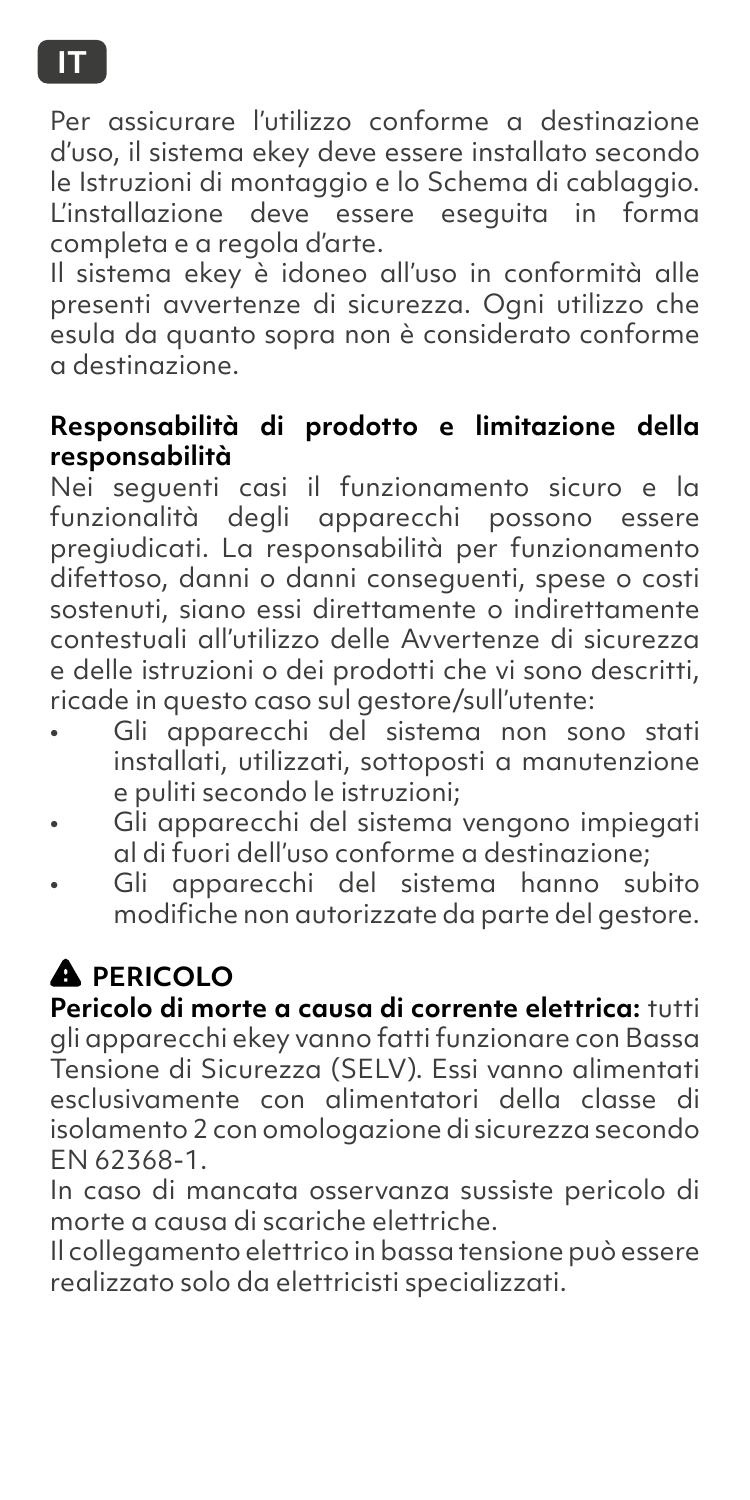### **ATTENZIONE**

**Danni materiali in caso di montaggio e cablaggio errati:** gli apparecchi del sistema sono alimentati da corrente elettrica.

Un montaggio e un cablaggio errati possono provocarne la distruzione!

Montare e cablare correttamente gli apparecchi del sistema prima di collegarli alla rete elettrica!

### **Smaltimento**

Conformemente alla direttiva 2012/19/UE del Parlamento europeo e del Consiglio, del 4 luglio 2012, sui rifiuti di apparecchiature elettriche ed elettroniche (RAEE), dopo il 13.08.2005 le apparecchiature elettriche ed elettroniche usate devono essere avviate al riciclaggio. Non possono essere smaltite con i rifiuti domestici. Poiché le prescrizioni relative allo smaltimento all'interno dell'UE possono subire variazioni da Paese a Paese, rivolgersi, all'occorrenza, al proprio rivenditore specializzato.

*Non è previsto un aggiornamento automatico delle presenti Avvertenze di sicurezza.* 

*Con riserva di modifiche visuali e tecniche, erroneità, errori tipografici e di stampa.*

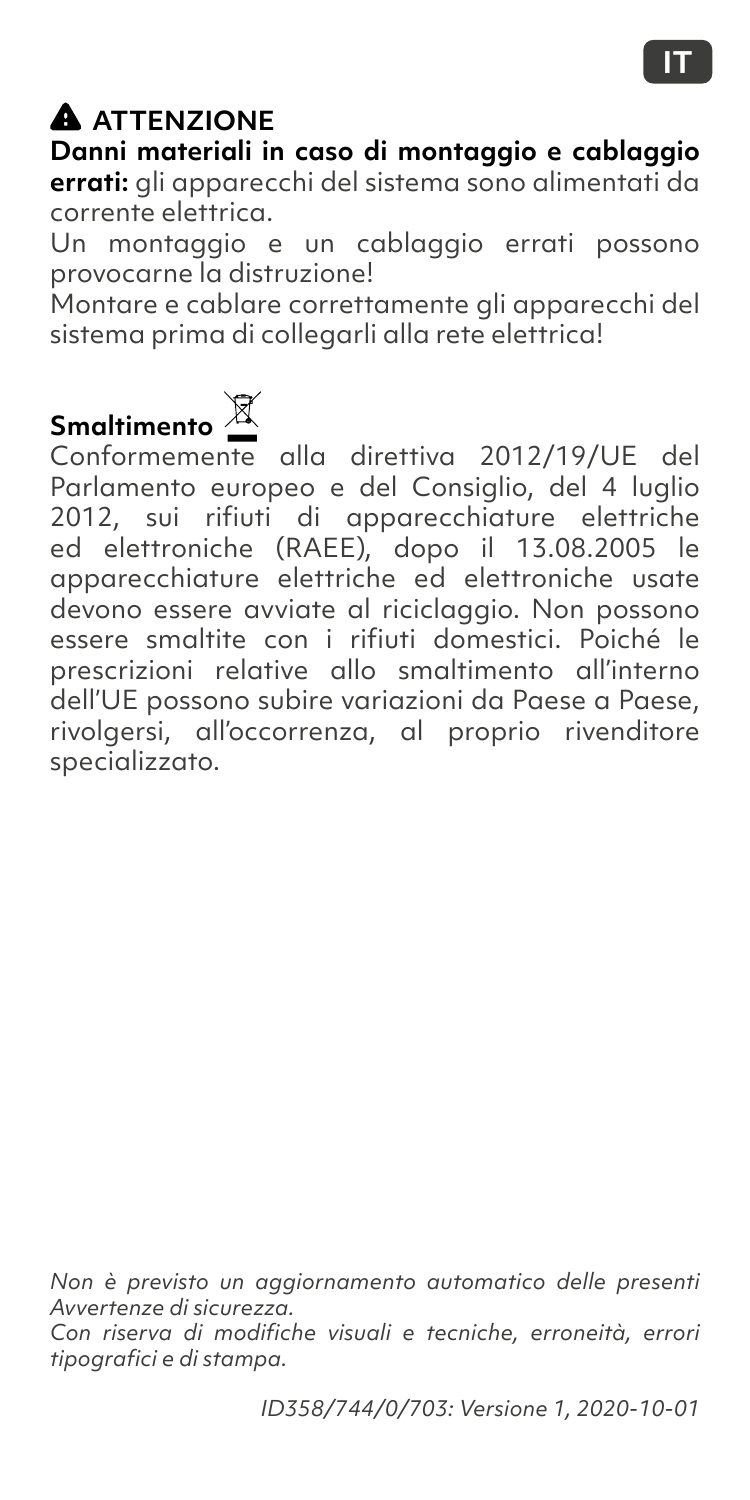### **Izjava o skladnosti**

Podjetje ekey biometric systems GmbH izjavlja, da izdelek ustreza direktivam Evropske unije.

### **Jamstvo in garancija proizvajalca**

Na splošno velja različica naših splošnih pogojev poslovanja in dobave ob dnevu nakupa. Glejte [https://www.ekey.net/sl/spp-ekey/](https://www.ekey.net/sl/spp-ekey).

#### **Varstvo avtorskih pravic**

Avtorske pravice © 2020 ekey biometric systems GmbH. Znamki ekey® in bionyx® sta registrirani in zaščiteni po vsej EU.

Vsebina, slike in vse vsebovane zamisli teh Varnostnih napotkov, so predmet zakonov o varstvu avtorskih pravic. Za posredovanje, prepustitev ali predaja te vsebine ali izvlečkov tretjim osebam, je treba predhodno pridobiti pisno odobritev podjetja ekey biometric systems GmbH. Prevod izvirne dokumentacije.

#### **Pravilna uporaba in področje uporabe**

Ta izdelek je namenjen kontroli dostopa z biometričnimi identifikacijskimi lastnostmi (prstni odtis). Sistem je sestavljen iz ene enote za zajem ali več. Na voljo je v različnih izvedbah in kombinacijah sestavnih delov.<br>Biometrični n

način kontrole dostopa zajame značilnosti črt na prstih, jih primerja z biometričnimi informacijami, shranjenimi v sliki prstnega odtisa in v primeru ujemanja, pošlje vklopni impulz.

Sistem je v osnovi namenjen odpiranju vhodnih vrat v domačem in obrtnem okolju.

Za uporabo v skladu s predpisi mora biti ekey sistem nameščen tako, kot je opisano v Navodilih za montažo in Načrtu ožičenja. Namestitev mora biti popolno in strokovno izvedena.

ekey sistem je v skladu s temi Varnostnimi napotki primeren za uporabo. Uporaba izven tega obsega ni v skladu s predpisi.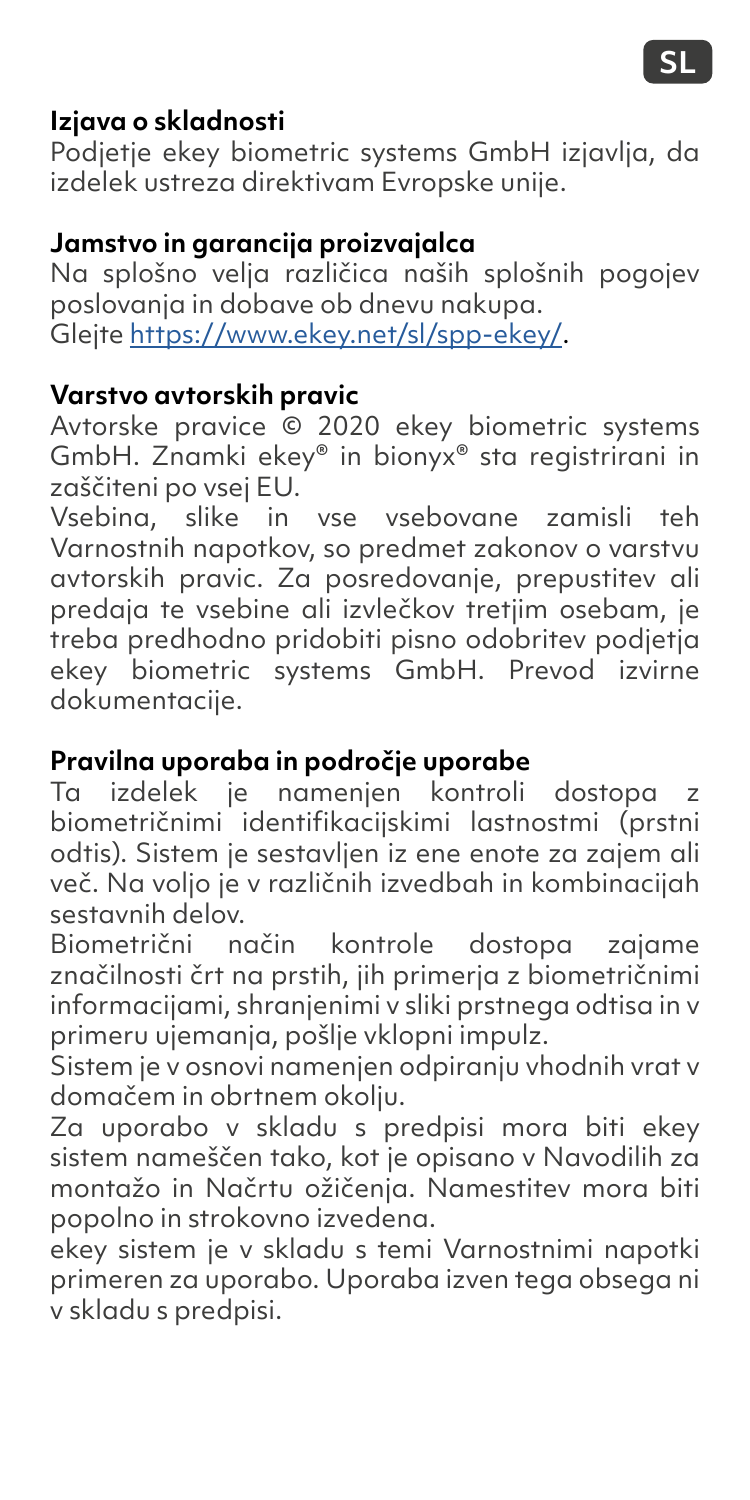#### **Jamstvo za izdelek in omejitve jamstva**

V naslednjih primerih je lahko prizadeto varno obratovanje in delovanje naprav. Jamstvo zaradi nedelujočih funkcij, poškodb ali posledične škode, nastalih stroškov ali izdatkov, ki so posredno ali neposredno povezani z uporabo Varnostnih napotkov in navodil ali z v navodilih opisanimi izdelki, se prenese na upravljalca/uporabnika, če:

- sistemske naprave niso nameščene, uporabljene, vzdrževane in čiščene v skladu z navodili;
- se sistemske naprave ne uporabljajo pravilno;
- izvedel nepooblaščene spremembe na sistemskih napravah.

## **NEVARNOST**

**Življenjska nevarnost zaradi električnega toka:** Vse naprave ekey je treba uporabljati z zaščitno nizko napetostjo. Napajajte jih izključno z napajalniki zaščitnega razreda 2 z varnostnim dovoljenjem v skladu z EN 62368-1.

Pri neupoštevanju obstaja življenjska nevarnost zaradi električnega udara.

Priključevanje električnih naprav, ki delujejo v območju nizke napetosti, smejo izvajati samo električarji.

## **POZOR**

**Materialna škoda pri napačni montaži in ožičenju:** Naprave sistema poganja električni tok.

Pri napačni montaži in ožičenju lahko pride do uničenja naprav sistema!

Pravilno namestite in ožičite naprave sistema, preden priključite električno napajanje!!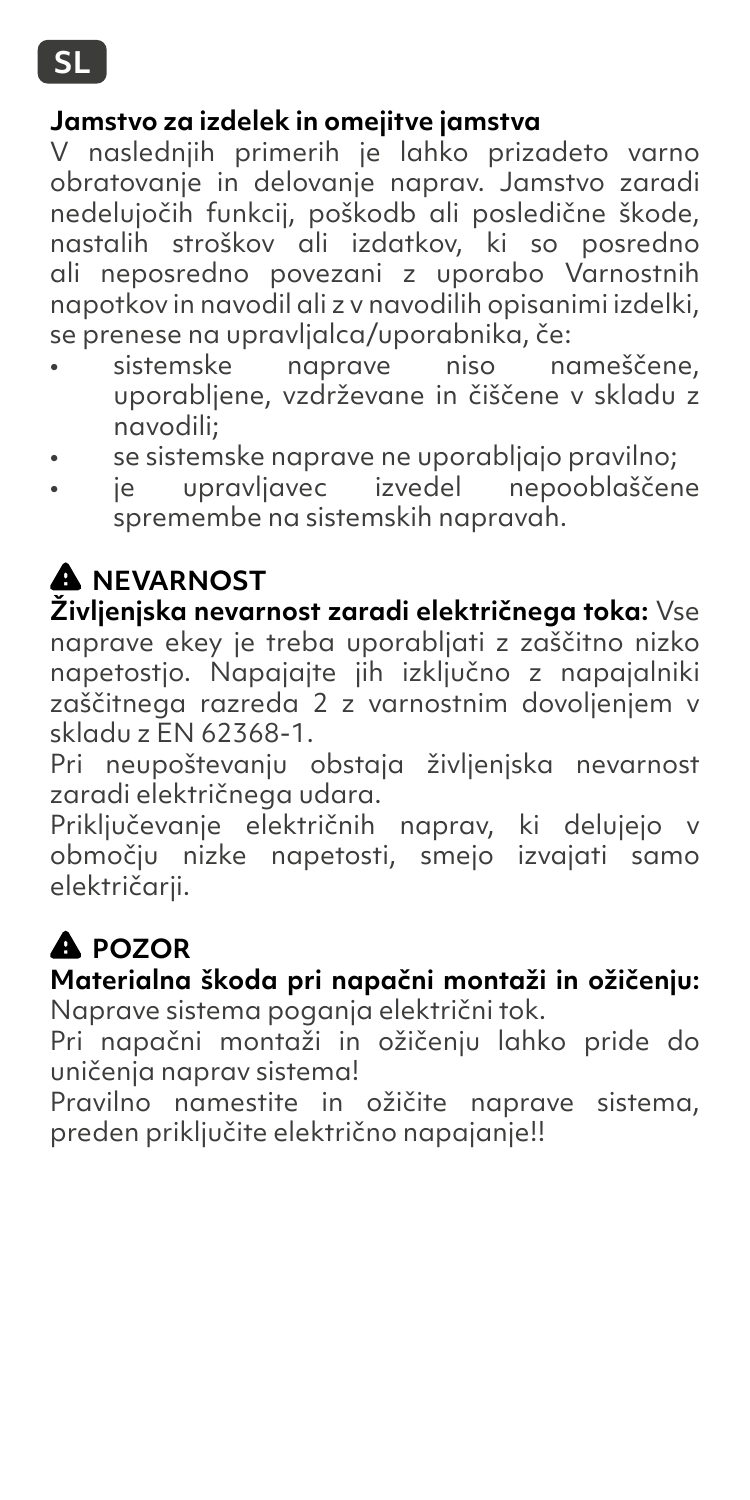# **Odstranjevanje**

V skladu z direktivo 2012/19/EU evropskega parlamenta in sveta z dne 4. julija 2012 o električnih in elektronskih napravah je treba stare električne in elektronske naprave, ki so bile dobavljene po 13. 08. 2005, oddati v reciklažo. Ni jih dovoljeno odlagati med gospodinjske odpadke. Ker so lahko predpisi za odstranjevanje v posameznih državah EU različni, se po potrebi posvetujte z vašim trgovcem.

*Ti Varnostni napotki niso predmet sprememb. Pridržujemo si pravico do optičnih in tehničnih sprememb, napak, besedilnih in tiskarskih napak.*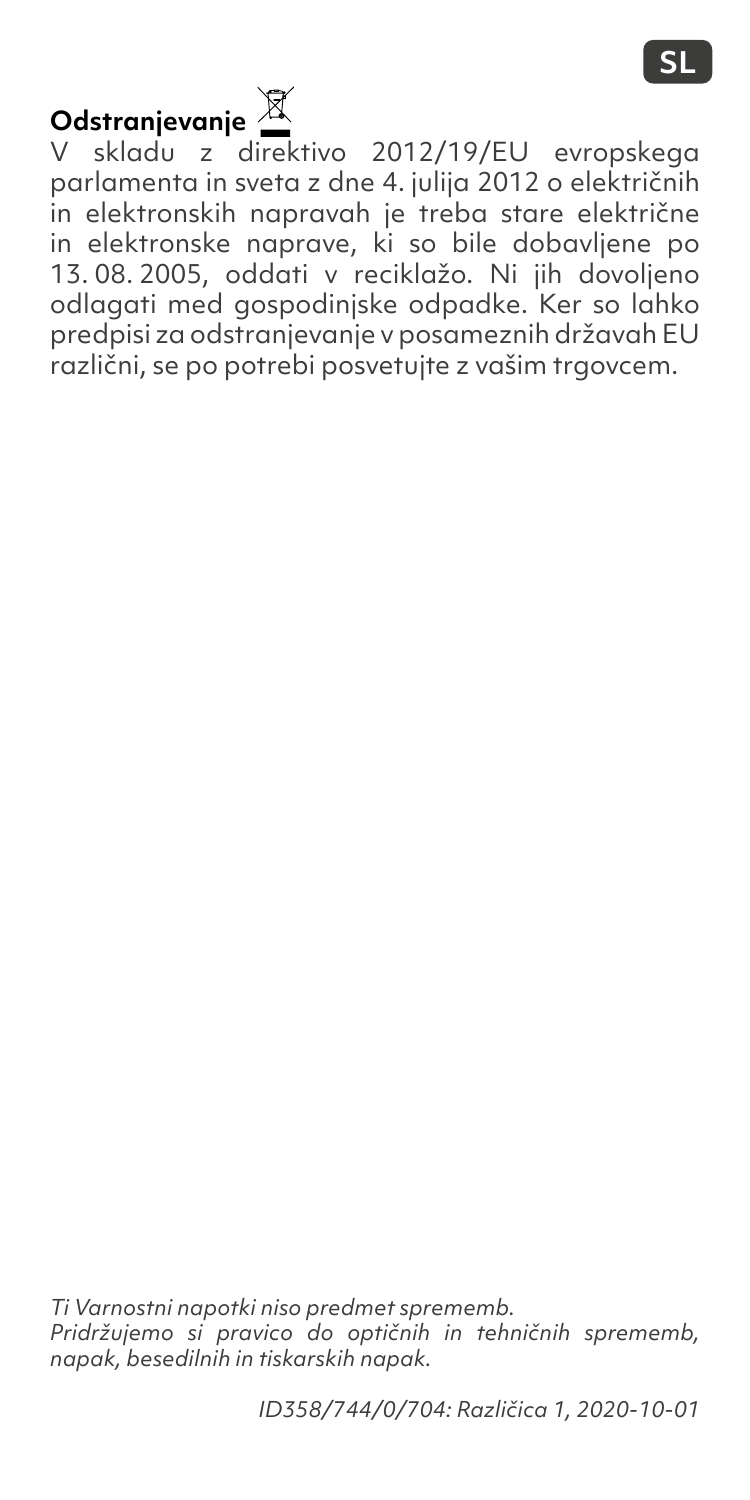

#### **Prohlášení o shodě**

Tímto společnost ekey biometric systems GmbH prohlašuje, že produkt splňuje příslušné směrnice Evropské unie.

#### **Poskytnutí záruky a záruka výrobce**

Obecně platí naše všeobecné obchodní a dodací podmínky ve znění v době zakoupení. Viz [https://www.ekey.net/cs/obchodni-podminky-](https://www.ekey.net/cs/obchodni-podminky-ekey)

[ekey](https://www.ekey.net/cs/obchodni-podminky-ekey)/.

#### **Ochrana duševního vlastnictví**

Copyright © 2020 ekey biometric systems GmbH. Značky ekey® a bionyx® jsou registrovány a chráněny v rámci celé EU.

Obsahy, grafické práce a všechny myšlenky obsažené v těchto Bezpečnostních pokynech podléhají platným zákonům o ochraně duševního vlastnictví. Pro sdělení, přenechání nebo předání tohoto obsahu nebo jeho částí třetím osobám je nutný předchozí písemný souhlas společnosti ekey biometric systems GmbH. Překlad originální dokumentace.

#### **Použití v souladu s určením a oblasti použití**

Tento produkt je přístupový systém s biometrickým identifikačním znakem (skenem prstu). Systém se skládá z jednoho nebo více zařízení pro ověření identity. Je nabízen v různých modelech a kombinacích komponent.

Biometrický přístupový systém zaznamená charakteristiky papilárních linií prstů, porovná je s uloženými biometrickými informacemi z referenčních papilárních linií a při shodě otevře dveře.

Systém slouží primárně k otevírání domovních a bytových dveří v domácnostech a komerčních prostorách.

Pro použití v souladu s určením musí být ekey systém nainstalován podle Montážního návodu a Schématu zapojení. Instalace musí být kompletní a odborně provedená.

ekey systém je určen pouze pro použití podle těchto Bezpečnostních pokynů. Jakékoliv použití nad rámec tohoto použití platí jako použití v rozporu s určením.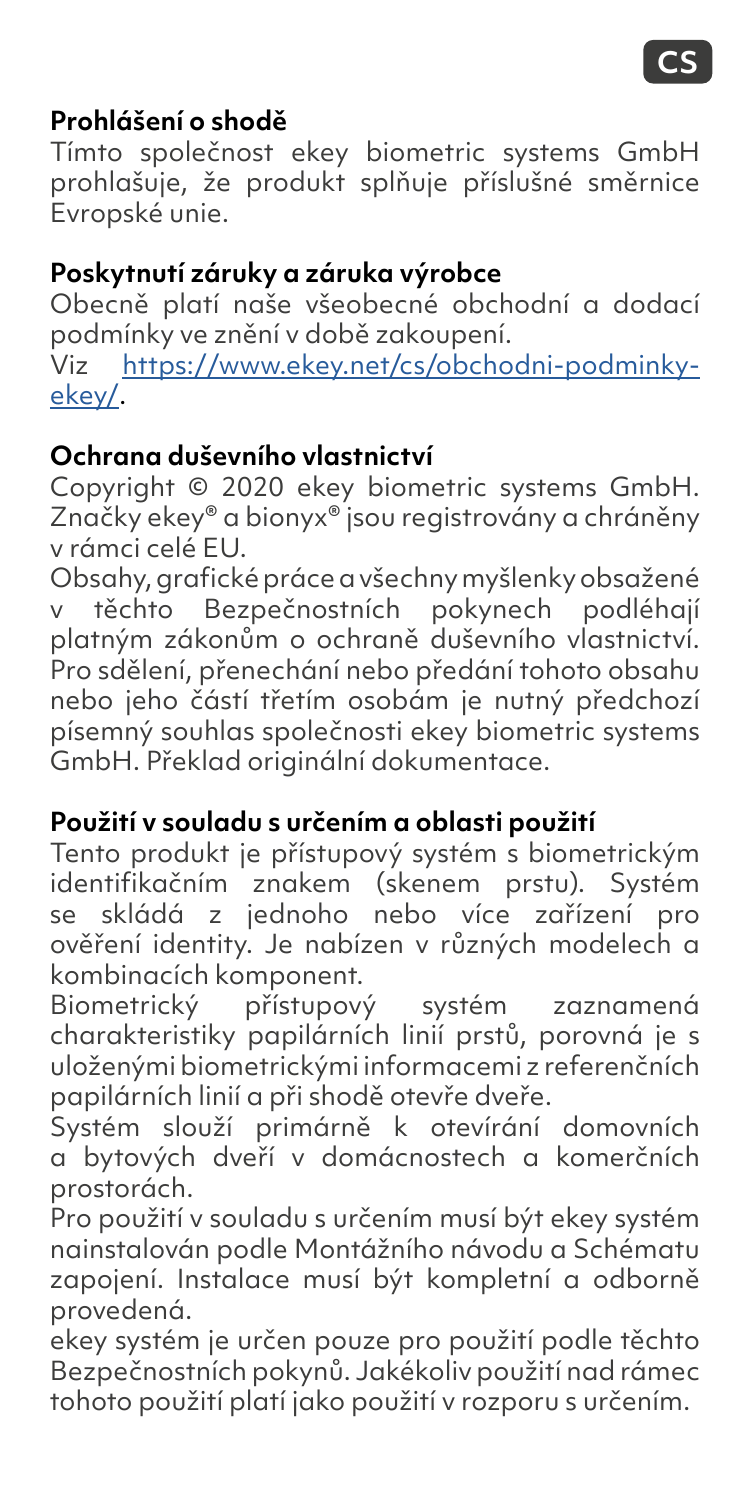

#### **Ručení za výrobek a omezení ručení**

V následujících případech může být negativně ovlivněna bezpečnost provozu a funkce přístrojů. Záruku za chybné funkcie škody a následné škody, vzniklé náklady nebo výdaje vzniklé v přímé či nepřímé souvislosti s použitím Bezpečnostních pokynů a návodů nebo v nich popisovaných produktů, přebírá v tomto případě provozovatel/uživatel:

- systémové přístroje nejsou nainstalovány, používány, udržovány a čištěny podle návodů;
- systémové přístroje jsou používány v rozporu s jejich určením:
- Provozovatel provedl na systémových přístrojích neoprávněné úpravy.

## **NEBEZPEČÍ**

**Nebezpečí života v důsledku zasažení elektrickým proudem:** Všechny přístroje ekey musí být provozovány s malým bezpečným napětím. Napájejte je výhradně s napájecími zdroji třídy ochrany 2 se schválením bezpečnosti podle EN 62368-1.

Při nedodržení hrozí ohrožení života v důsledku úrazu elektrickým proudem.

Elektroinstalační práce v oblasti nízkého napětí smí být výhradně prováděny pouze kvalifikovanými elektrikáři.

# **POZOR**

#### **Poškození majetku v důsledku nesprávné montáže**

**a kabeláže:** Přístroje systému jsou provozovány s elektřinou.

Při chybné montáži a kabeláži mohou být přístroje systému zničeny!

Než přístroje systému připojíte k přívodu elektrické energie, správně je namontujte a zapojte!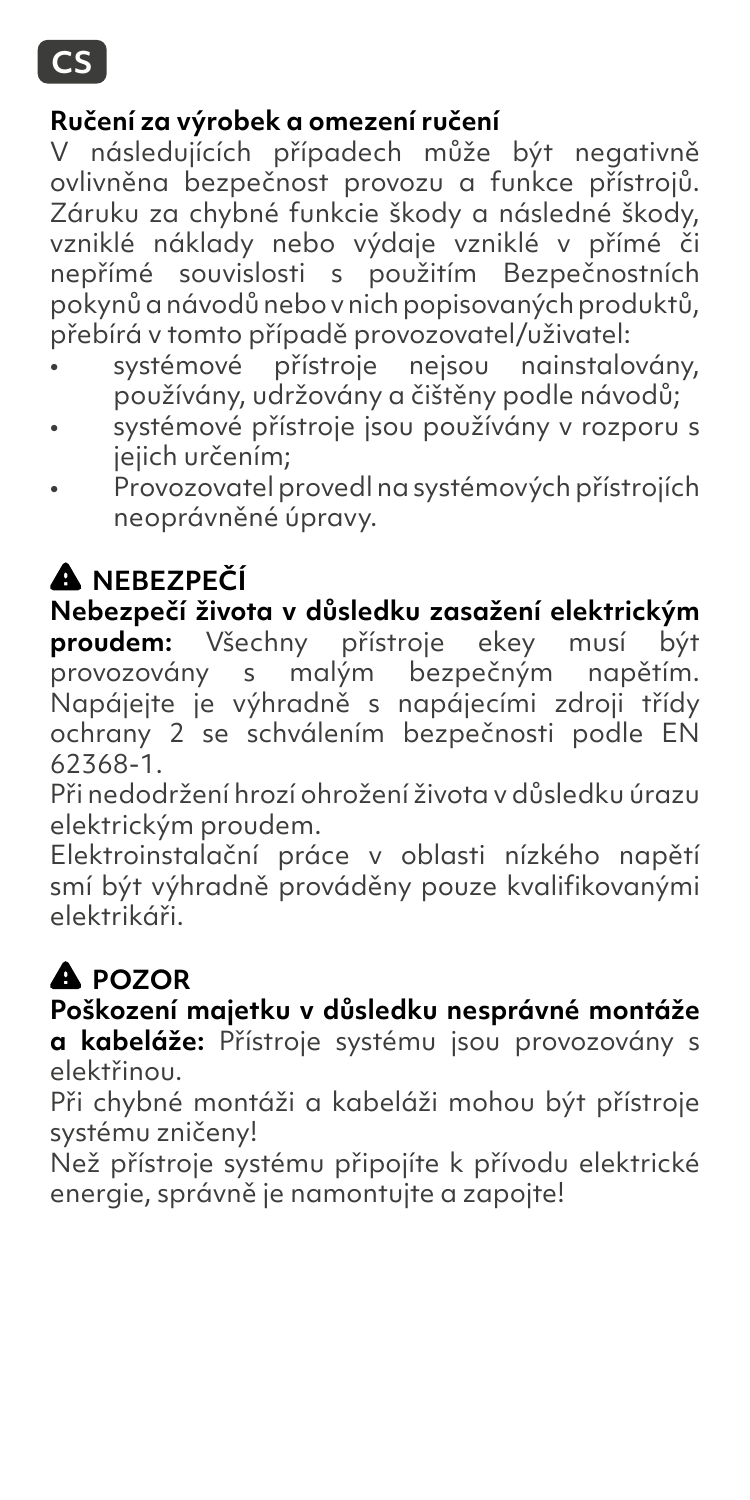# **Likvidace**

Podle směrnice Evropského parlamentu a Rady 2012/19/EU ze dne 4. července 2012 o elektrických a elektronických zařízeních musí být odpadní elektrická a elektronická zařízení dodaná po 13. srpnu 2005 recyklována. Nesmí být likvidovány v domovním odpadu. Protože se předpisy o likvidaci mohou v rámci EU v jednotlivých zemích lišit, kontaktujte v případě potřeby vašeho specializovaného prodejce.

*Tyto Bezpečnostní pokyny nepodléhají aktualizaci. Optické a technické změny, omyly, chyby sazby a tisku vyhrazeny.*

*ID358/744/0/705: Verze 1, 2020-10-01*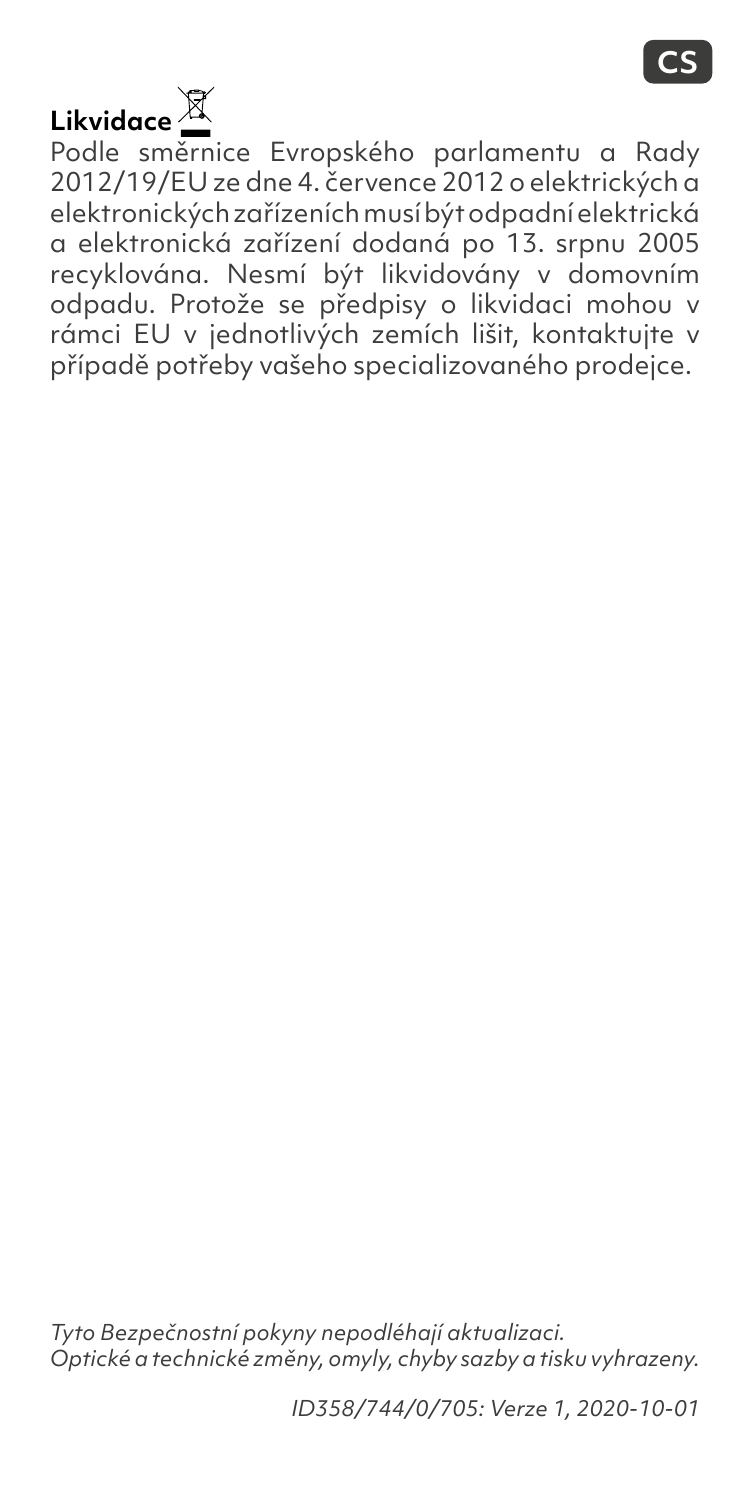#### **Declaración de conformidad**

ekey biometric systems GmbH declara por la presente que el producto cumple con las directrices pertinentes de la Unión Europea.

#### **Garantía legal y garantía del fabricante**

En general, se aplican nuestros términos y condiciones generales de negocio y entrega en la versión de la fecha de compra. Consulte [https://www.ekey.net/es/cgv-ekey/](https://www.ekey.net/es/cgv-ekey).

#### **Protección de derechos de autor**

Copyright © 2020 ekey biometric systems GmbH. Las marcas ekey® y bionyx® están registradas y protegidas en toda la UE.

El contenido, las ilustraciones y todas las ideas contenidas en estas Indicaciones de seguridad están sujetos a las leyes de derechos de autor aplicables. Cualquier transmisión, cesión o entrega de este contenido o partes de él a terceros requiere el consentimiento previo por escrito de ekey biometric systems GmbH. Traducción de la documentación original.

#### **Uso previsto y ámbito de aplicación**

Este producto es un sistema de control de acceso con característica de identificación biométrica (escaneado de la huella). El sistema consta de una o más unidades de registro. Está disponible en diferentes modelos y combinaciones de componentes.

El sistema de control de acceso biométrico registra las características de las líneas de los dedos, las compara con la información biométrica almacenada de la imagen del dedo de referencia y abre la puerta si coinciden.

El sistema se utiliza principalmente para abrir puertas de casas y viviendas en el ámbito doméstico y comercial.

Para el uso previsto, el sistema ekey debe instalarse de acuerdo con las Instrucciones de montaje y el Esquema de cableado. La instalación debe ejecutarse de manera completa y profesional.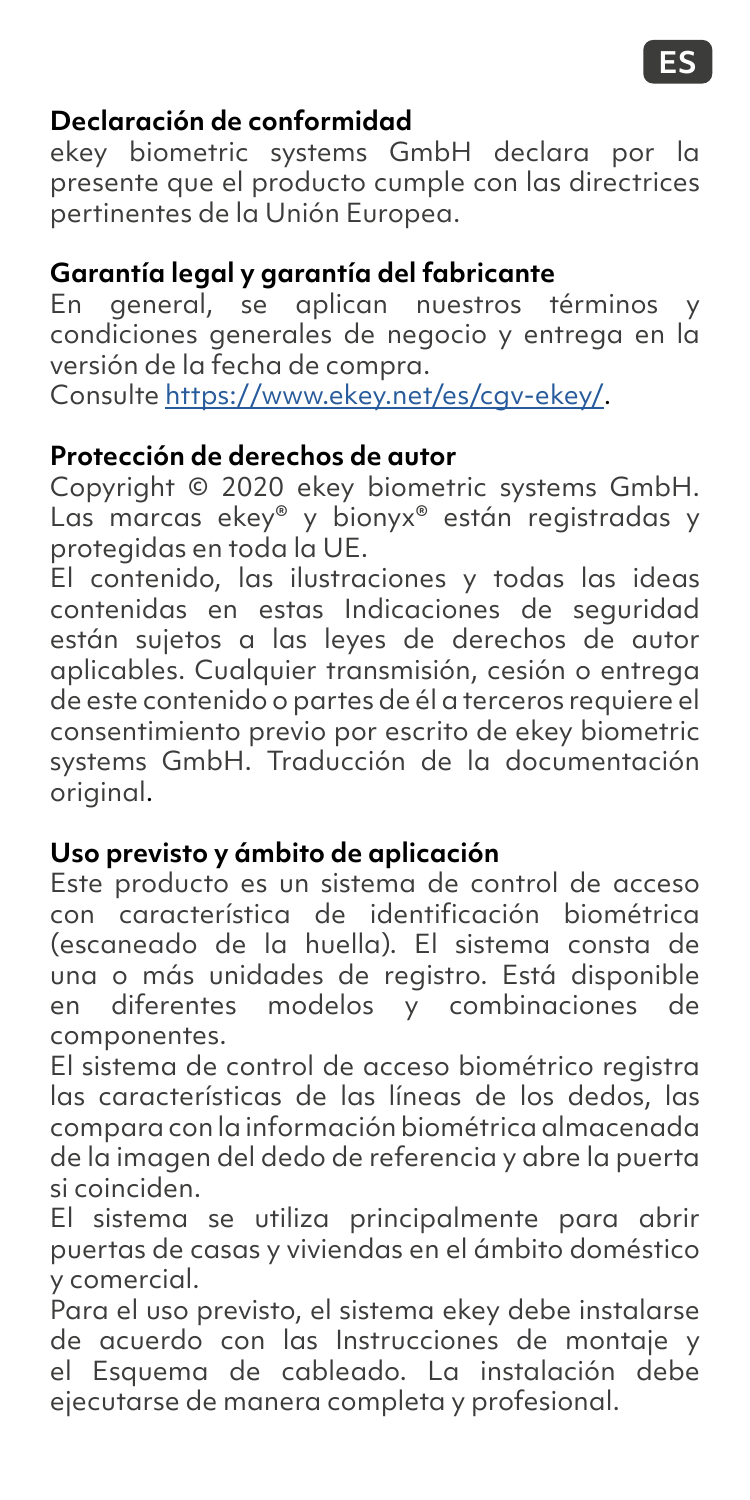

El sistema ekey es adecuado para su uso de acuerdo con estas Indicaciones de seguridad. Cualquier uso más allá de este se considera inadecuado.

#### **Responsabilidad del producto y limitación de responsabilidad**

En los siguientes casos, el funcionamiento seguro y la funcionalidad de los dispositivos pueden verse afectados. En los siguientes supuestos, la responsabilidad en caso de mal funcionamiento, daños directos o derivados y de costes o gastos incurridos que estén directa o indirectamente relacionados con el uso de las Indicaciones de seguridad e instrucciones o los productos descritos en ellas pasa al operador / usuario:

- Los dispositivos del sistema no se instalan, utilizan, mantienen ni limpian de acuerdo con las instrucciones;
- Los dispositivos del sistema se utilizan fuera de su uso previsto;
- El operador realiza modificaciones no autorizadas en los dispositivos del sistema.

### **PELIGRO**

**Peligro de muerte por electricidad:** Todos los dispositivos ekey deben funcionar con Baja Tensión de Protección. Realice la alimentación únicamente con fuentes de alimentación de la clase de aislamiento 2 con homologación de seguridad según EN 62368-1.

Si no lo hace existe peligro de muerte por descarga eléctrica.

Los trabajos de conexión eléctrica en el ámbito de baja tensión solo deben ser realizados por electricistas cualificados.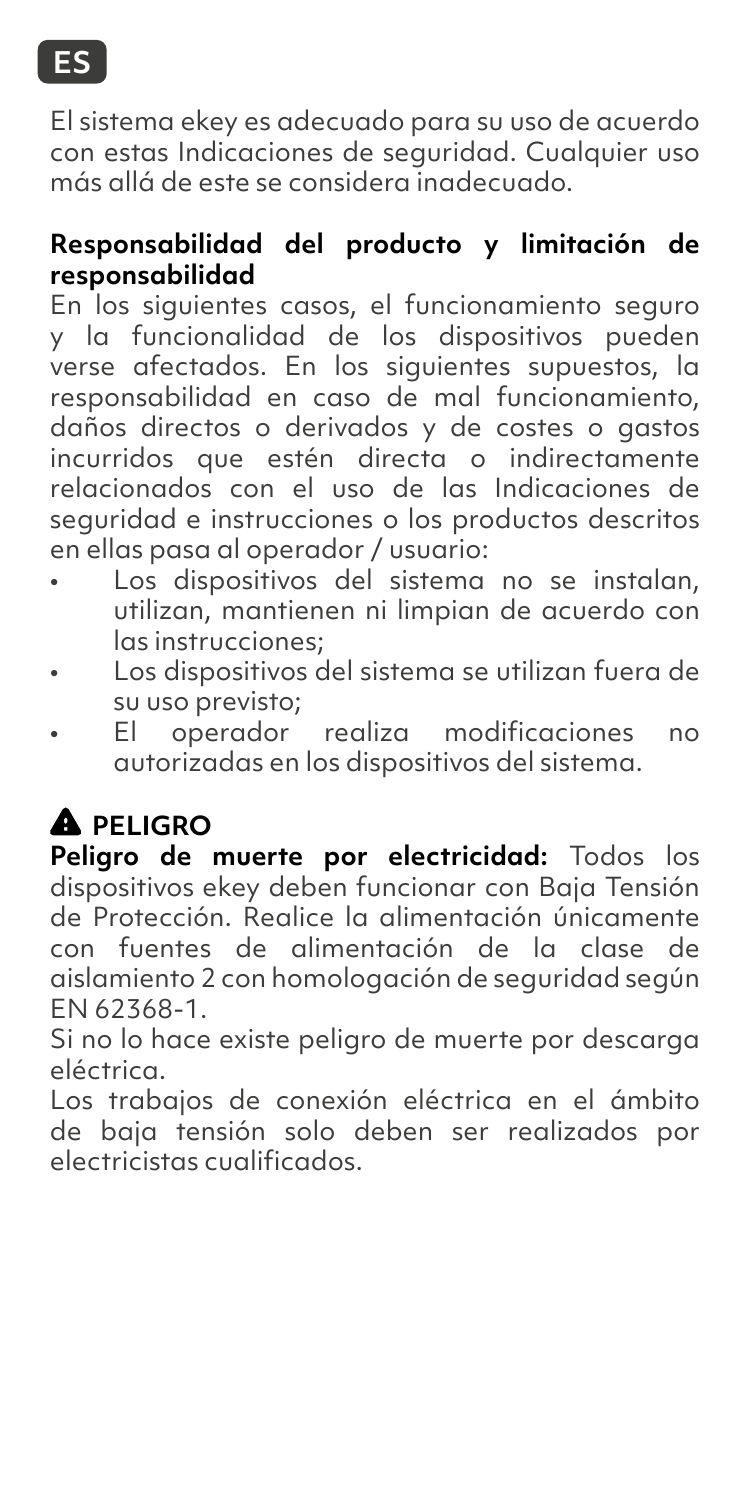

### **ATENCIÓN**

**Daños materiales en caso de montaje y cableado incorrectos:** Los dispositivos del sistema funcionan con electricidad.

¡En caso de un montaje y cableado incorrecto se pueden destruir los dispositivos del sistema!

¡Monte y cablee correctamente los dispositivos del sistema antes de establecer la alimentación eléctrica!

**Desecho**

De acuerdo con la Directiva 2012/19/UE del Parlamento Europeo y del Consejo del 4 de julio de 2012 sobre equipos eléctricos y electrónicos, los equipos eléctricos y electrónicos desechados que hayan sido entregados después del 13/08/2005 deben ser destinados al reciclaje. No deben desecharse con la basura doméstica. Dado que las regulaciones de eliminación dentro de la UE pueden diferir de un país a otro, consulte a su distribuidor especializado si es necesario.

*Estas Indicaciones de seguridad no están sujetas a un servicio de actualización.*

*Queda reservado el derecho a efectuar cambios visuales y técnicos; salvo equivocaciones y errores de composición y de impresión.*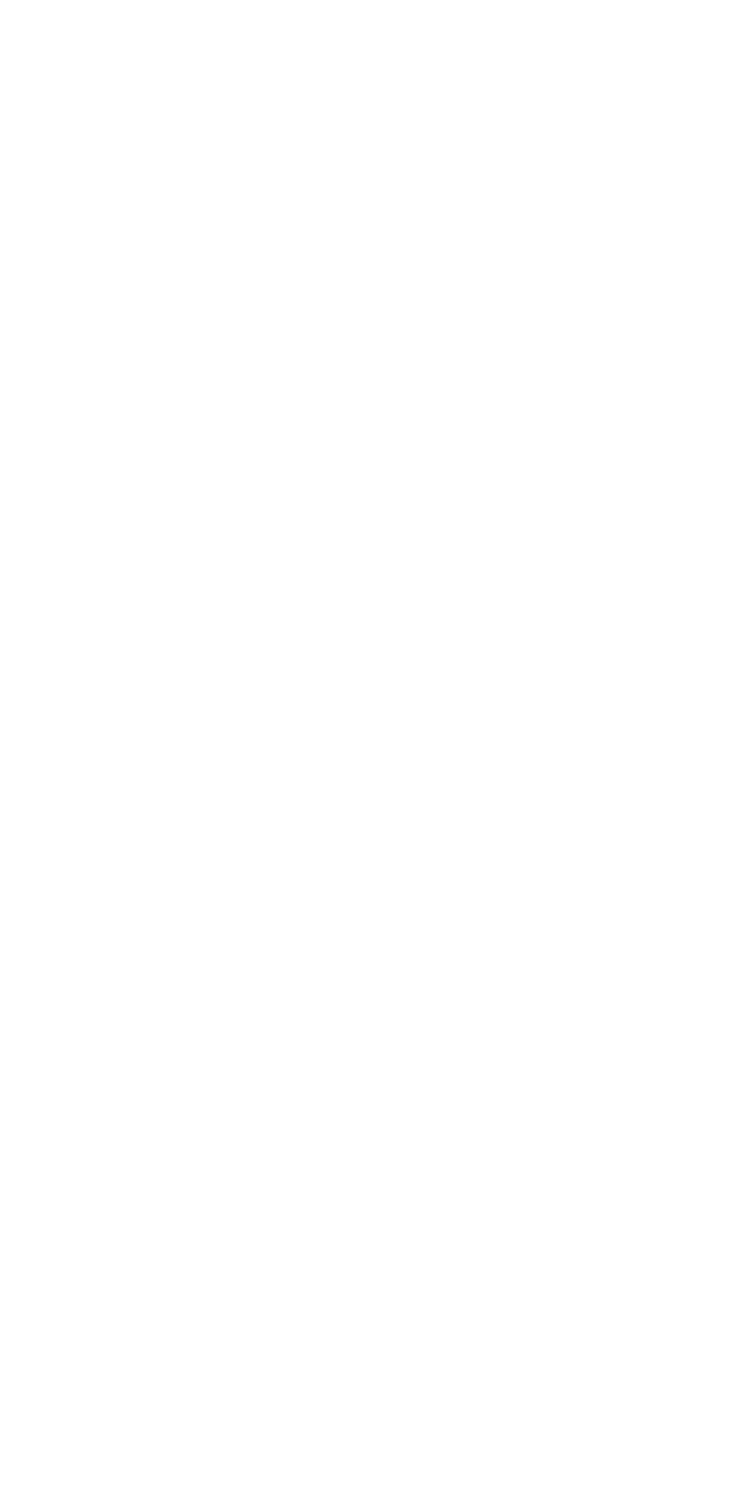### **Deklaracja zgodności**

Firma ekey biometric systems GmbH niniejszym oświadcza, że produkt ten spełnia odnośne przepisy dyrektyw Unii Europejskiej.

#### **Rękojmia i gwarancja producenta**

Zasadniczo obowiązują nasze ogólne warunki świadczenia usług i dostaw w wersji z dnia zakupu. Zobacz<https://www.ekey.net/pl/owh-ekey/>.

#### **Ochrona praw autorskich**

Prawa autorskie © 2020 ekey biometric systems GmbH. Marki ekey® i bionyx® są zarejestrowane i chronione w całej UE.

Treści, szata graficzna oraz wszelkie koncepcje zawarte w niniejszych Wskazówkach bezpieczeństwa podlegają obowiązującym przepisom o ochronie praw autorskich. Przekazywanie lub udostępnianie ich zawartości lub części osobom trzecim wymaga wcześniejszej pisemnej zgody firmy ekey biometric systems GmbH. Tłumaczenie oryginalnej dokumentacji.

## **Użytkowanie zgodne z przeznaczeniem i miejsce zastosowania**

ten to system kontroli dostępu wykorzystujący identyfikatory biometryczne (skanowanie palca). System składa się z jednej lub kilku jednostek rejestracyjnych. Jest dostępny w różnych modelach i kombinacjach komponentów.

Biometryczny system kontroli dostępu rejestruje<br>cechy charakterystyczne linii papilarnych, charakterystyczne linii porównuje je z danymi biometrycznymi zapisanymi z referencyjnego odcisku linii papilarnych i po stwierdzeniu zgodności otwiera drzwi.

System służy głównie do otwierania drzwi do domów, mieszkań, bram garażowych przeznaczonych do użytku domowego i przemysłowego.

W celu zgodnego z przeznaczeniem zastosowania system ekey musi być najpierw zainstalowany zgodnie z Instrukcją montażu i Schematem połączeń kablowych. Instalacja musi być wykonana kompletnie i fachowo.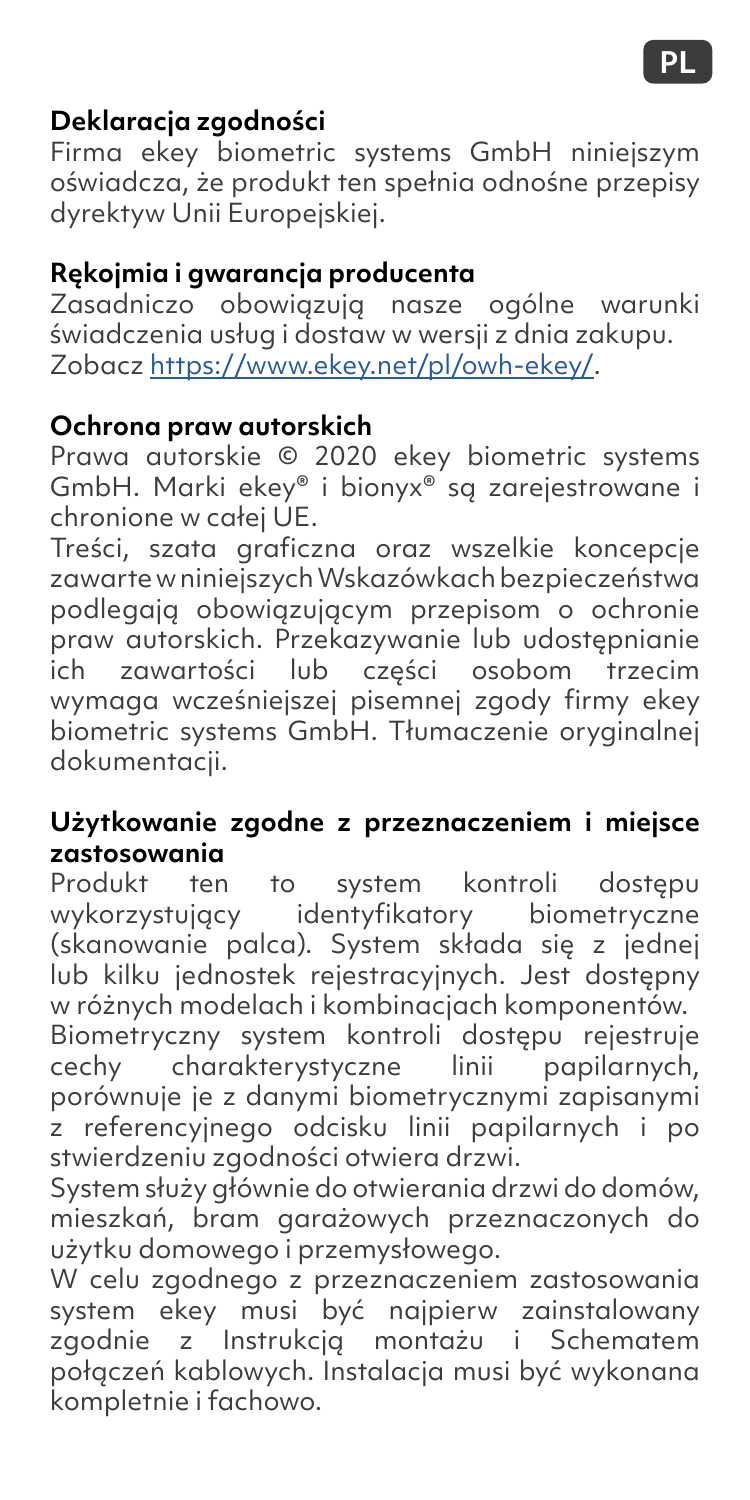

System ekey stosuje się zgodnie z niniejszymi Wskazówkami bezpieczeństwa. Każdy rodzaj użytkowania uznawany jest za niezgodny z przeznaczeniem.

#### **Odpowiedzialność za produkt i ograniczenie odpowiedzialności**

W następujących przypadkach może dojść do pogorszenia bezpieczeństwa obsługi i działania urządzeń. Odpowiedzialność na wypadek nieprawidłowego działania, uszkodzenia lub wynikowej straty, kosztów lub wydatków poniesionych bezpośrednio lub pośrednio w związku z korzystaniem ze Wskazówek bezpieczeństwa i instrukcji lub opisanych w nich produktów przechodzi na operatora/użytkownika w następujących przypadkach:

- instalacja, użytkowanie, konserwacja i czyszczenie urządzeń nie odbywały się w sposób zgodny z zaleceniami instrukcji;<br>przekroczono zakres zgodnego
- $\cdot$  przekroczono z przeznaczeniem użytkowania urządzeń;
- użytkownik dokonał nieautoryzowanych modyfikacji urządzeń.

### **NIEBEZPIECZEŃSTWO**

**Zagrożenie życia w wyniku porażenia prądem:** wszystkie urządzenia ekey home należy eksploatować przy bardzo niskim napieciu bezpiecznym (SELV). Należy używać do nich jedynie zasilaczy sieciowych o klasie ochrony 2 z atestem bezpieczeństwa zgodnie z EN 62368-1.

Rezultatem braku przestrzegania tego zalecenia może być zagrożenie życia w wyniku porażenia prądem.

Połączenia elektryczne w obszarze niskiego napięcia mogą być wykonywane wyłącznie przez wykwalifikowanych elektryków.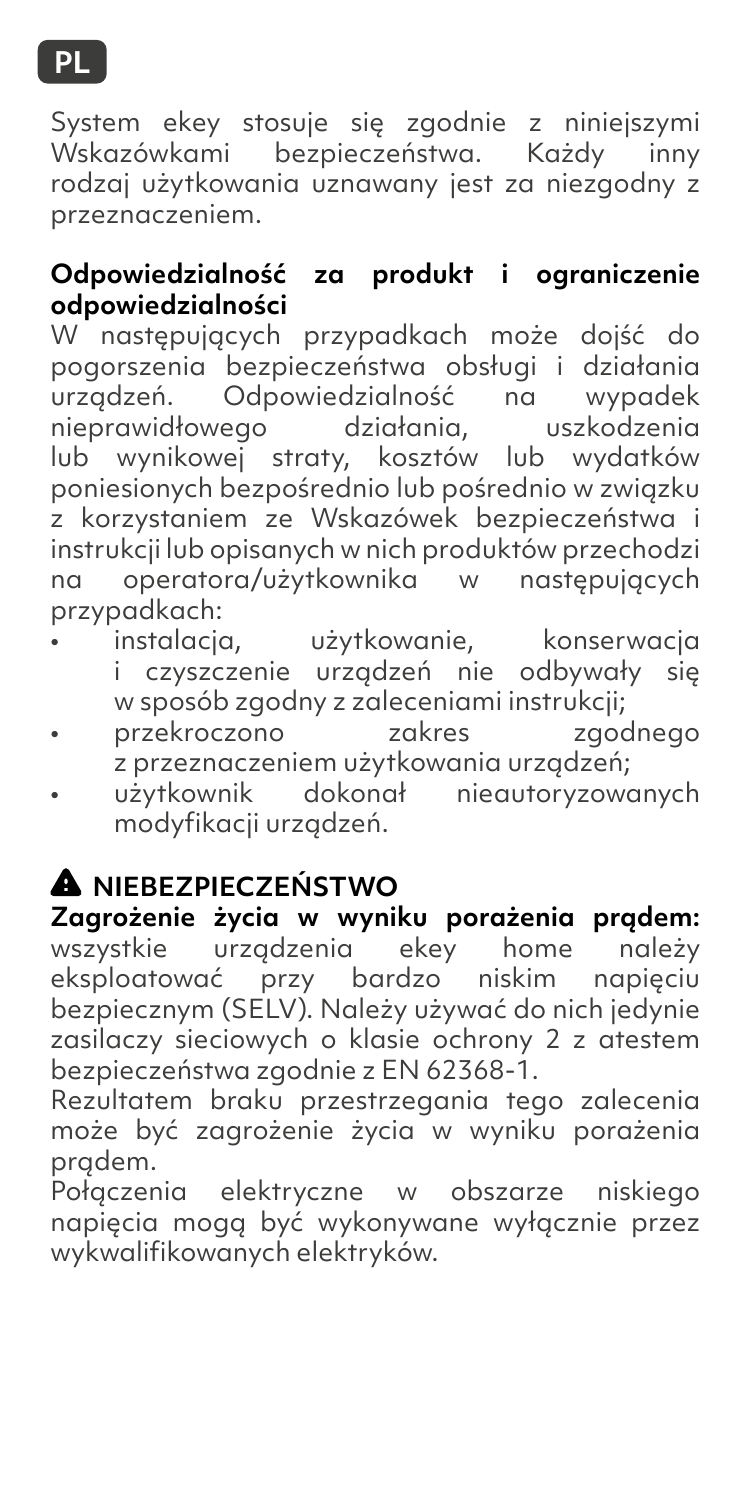### **UWAGA**

**Szkody materialne spowodowane nieprawidłowym montażem i okablowaniem:** urządzenia systemowe

eksploatowane są w stanie pod napięciem. Nieprawidłowy montaż i okablowanie mogą spowodować uszkodzenie urządzeń systemu! Przed podłączeniem produktu do źródła zasilania należy prawidłowo zamontować i okablować urzadzenia systemu!

**Utylizacja**

Zgodnie z Dyrektywą Parlamentu Europejskiego i Rady Europejskiej 2012/19/UE z dnia 4 lipca 2012 r. dot. sprzętu elektrycznego i elektronicznego zużyty sprzęt elektryczny i elektroniczny dostarczony po 13 sierpnia 2005 r. należy poddawać recyklingowi. Nie wolno utylizować ich wraz z odpadami domowymi. Z uwagi na fakt, że przepisy dotyczące utylizacji poszczególnych krajów mogą różnić się w obrębie UE, w razie potrzeby należy skontaktować się ze sprzedawcą.

*Niniejsze Wskazówki bezpieczeństwa nie są aktualizowane. Zastrzeżone pozostają zmiany wizualne i techniczne, pomyłki oraz błędy w składzie i druku.*